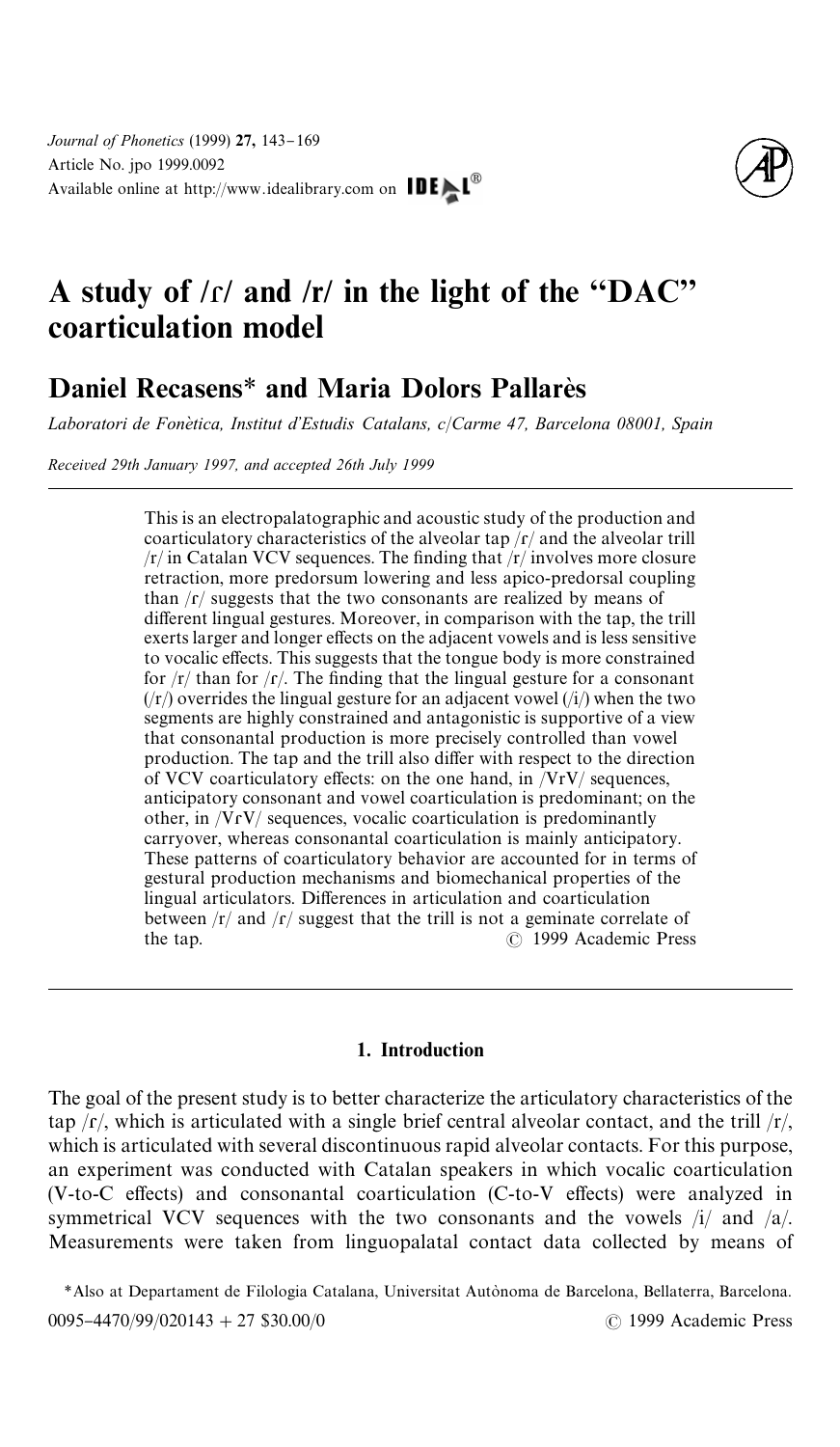electropalatography (EPG) and from formant frequency data for five speakers.<sup>1</sup> Several issues related to the production of the two rhotics are addressed in the present investigation and are discussed in detail below: tongue configuration, coarticulatory resistance and coarticulatory dominance, interarticulator coordination, coarticulatory direction and phonological status.

#### 1.1. *Production constraints*

A first issue of interest is whether, in comparison with the tap, the trill is produced with more predorsum lowering and more postdorsum retraction (see X-ray and descriptive data for Spanish in [Delattre \(1971\),](#page-23-0) Navarro Tomás (1972) and Quilis & Fernández [\(1972\)\)](#page-23-0) as well as with greater alveolar closure retraction (see EPG data for Catalan in [Recasens, 1991\)](#page-23-0). This articulatory maneuver would help to leave more room for the vertical movement of the tongue tip so that trilling is performed successfully (Solé, in [press\)](#page-23-0). It is also relevant to compare the lingual articulation for the two rhotics with that for other alveolar consonants (see [Section 4\)](#page-20-0). It is expected that greater apical involvement for the tap than for more laminal-like alveolars, such as  $/n/$ , should co-occur with more tongue dorsum retraction and a more concave predorsal shape (see [Dart, 1991\)](#page-23-0). Moreover, while the trill and dark  $\Lambda$ / should both involve much tongue predorsum lowering and tongue postdorsum retraction (which in the case of dark /l/ is associated with the formation of two places of lingual constriction: a primary apicoalveolar closure and a secondary dorsopharyngeal or dorsovelar approximation), it is an open issue whether the two consonants exhibit differences in tongue configuration.

Another topic investigated is coarticulatory resistance and coarticulatory dominance in symmetrical VCV sequences. A basic assumption underlying the hypotheses tested in this paper is that the trill is produced with a more constrained lingual configuration than the tap. Thus, trilling involves high articulatory control of aperture narrowing at the lingual constriction and of the adequate airflow through it, and depends on the intraoral pressure level behind the place of constriction being sufficiently high [\(McGowan, 1992](#page-23-0); [Ladefoged & Maddieson, 1996\)](#page-23-0). More demanding lingual requirements for the trill than for the tap should have implications for V-to-C coarticulation, i.e., in comparison with the tap, the trill should be less sensitive to vowel-dependent effects.

Some evidence for the trill being less sensitive to vowel coarticulation than the tap is found in [Recasens \(1991\):](#page-23-0) in comparison with  $\frac{\frown}{\frown}$ ,  $\frac{\frown}{\frown}$  allows less change in closure fronting as a function of front *vs*. back vowels, and less dorsopalatal contact and a lower F2 as a function of /i/. Differing demands on the articulations for  $\frac{r}{a}$  and  $\frac{r}{s}$  should also affect C-to-V coarticulation, i.e., the trill should exert more coarticulation on the adjacent vowels than the tap. A particularly interesting issue in this respect is the C-to-V outcome in the sequence /iri/ given that  $\frac{1}{4}$  and  $\frac{1}{r}$  are produced with antagonistic lingual gestures (the vowel involves tongue dorsum raising/fronting and the trill conveys tongue dorsum lowering/backing). Preliminary data show that C-to-V effects from  $\frac{r}{\tan \theta}$  is are more extensive than those exerted by  $\frac{r}{r}$  on the same vowel [\(Recasens, 1991\)](#page-23-0). This

<sup>&</sup>lt;sup>1</sup>The articulatory and coarticulatory analysis of  $/r/$  and  $/r/$  presented in this paper is much more complete than that carried out in previous papers in respect of the issues which are raised, the methodological techniques and the number of speakers. Recasens (1987) reports F2 data on V-to-C and V-to-V coarticulation for only two speakers of Spanish and Catalan, and Recasens (1991) presents EPG and F2 data on C-to-V, V-to-C and V-to-V effects for a single Catalan speaker.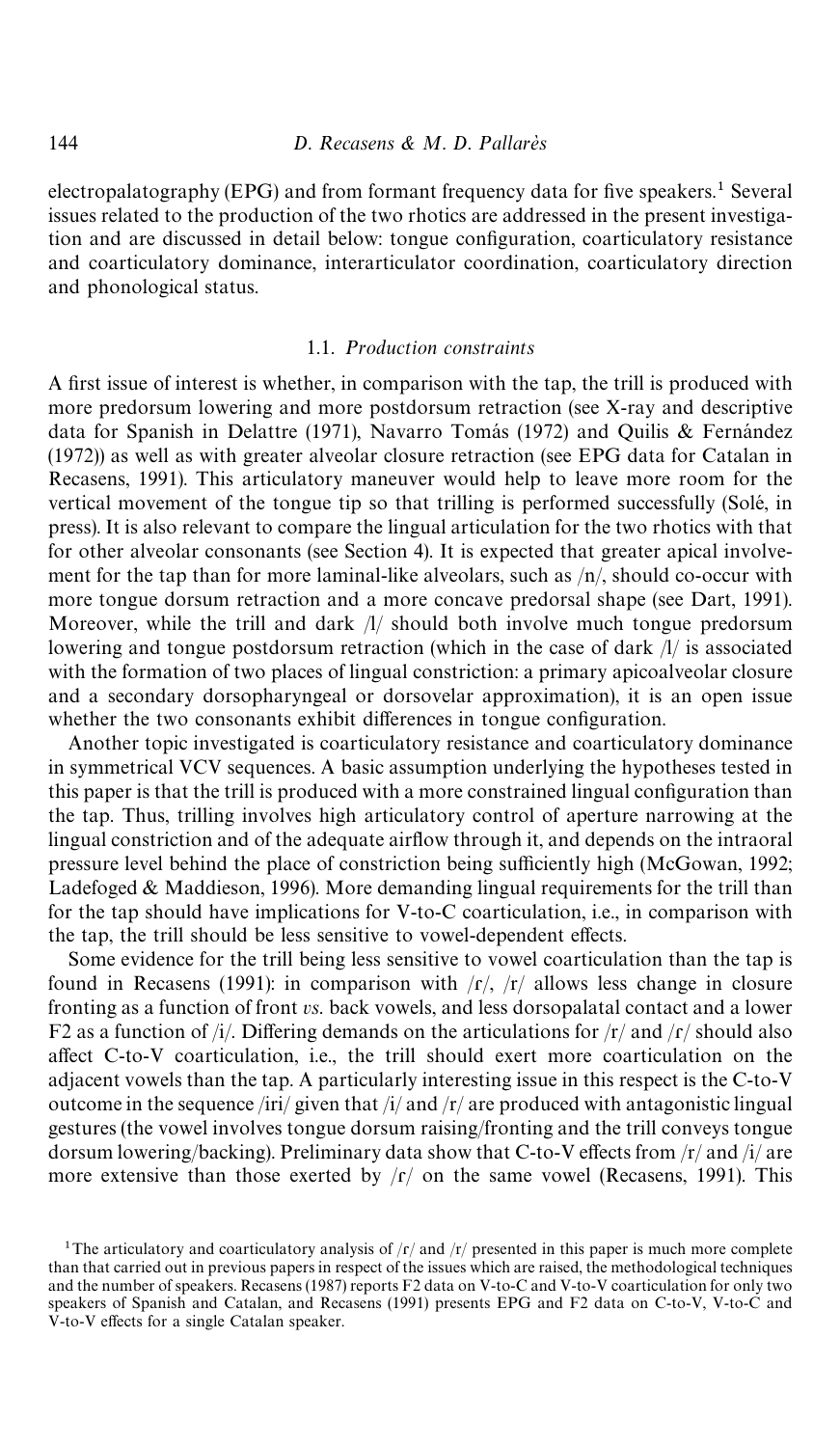*A study of* /ɾ/ *and* /*r*/ 145

supports the hypothesis that a consonantal gesture overrides a vowel gesture when the two are antagonistic and that closure or constriction formation imposes higher demands on the trill than on the tap.

Interarticulator coordination is also investigated. Correlations between alveolar contact and palatal contact across vowel context conditions are performed in order to find out whether tongue front and tongue dorsum behave more independently for highly constrained  $\frac{r}{\tan \theta}$  /r/ than for less constrained  $\frac{r}{\tan \theta}$ . If both lingual regions behave interactively, an increase in dorsopalatal contact in the context of /i/ is expected to cause an increase in alveolar contact fronting, and a decrease in dorsopalatal contact in the context of  $\frac{a}{a}$ ought to cause alveolar contact retraction; otherwise, if there is little interaction between apical activity and dorsal activity, variations in dorsopalatal contact should show little correlation with alveolar contact changes. Correlation data for rhotics were compared with correlation data for  $/n/$  and dark  $/l/$  as reported in previous papers [\(Recasens,](#page-23-0) Fontdevila & Pallares, 1992, 1996) which demonstrated an inverse relationship between the number of alveolar-palatal contact correlations (for  $/n/$   $>$  dark  $/l/$ ) and the degree of tongue dorsum constraint (for dark  $/l$ /n/).

#### 1.2. *Direction of coarticulation*

Dorsopalatal and F2 coarticulation data in VCV sequences with the tap and the trill allow a fourth issue to be addressed, direction of coarticulatory effects. Patterns of anticipatory and carryover coarticulation were studied within the framework of the Degree of Articulatory Constraint (DAC) model (see Recasens, Pallare`s & Fontdevila [\(1997\)](#page-23-0) for details).<sup>2</sup>

According to the DAC model, the direction of vocalic coarticulatory effects in V1CV2 sequences is strongly conditioned by whether the articulatory activity associated with the consonantal gesture is preferably anticipatory or carry-over. It predicts that the salience of V2-dependent anticipatory effects should vary inversely with the prominence of C-to-V2 carry-over effects since both coarticulatory effects "come across" one another over time. The same rationale predicts that the prominence of V1-dependent carry-over effects should be inversely related to the strength of consonantal anticipatory effects from C on V1. As shown in [Recasens](#page-23-0) *et al*. (1997), this pattern of coarticulatory direction gives rise to two clear-cut scenarios: on the one hand, palatal consonants such as  $\frac{1}{p}$  with more extensive dorsal activity on V2 than on V1 block vocalic anticipatory effects to a larger extent than vocalic carry-over effects; on the other hand, consonants such as dark  $//\!$ , which exert much tongue dorsum anticipation during V1, block vocalic carry-over effects to a larger extent than vocalic anticipatory effects.

Within this theoretical framework, our prediction is that trends in coarticulatory direction for the trill  $\frac{r}{r}$  should resemble those for dark  $\frac{1}{r}$  since the two consonants exhibit similar production requirements (see Section 1.1). Thus, the trill should exert more C-to-V1 anticipation than C-to-V2 carry-over (mostly in the /i/ context condition) and thus allow more V2-dependent anticipation than V1-dependent carry-over. Preliminary coarticulation data for V-trill-V sequences [\(Recasens, 1987, 1991\)](#page-23-0) indeed show prevalence of the anticipatory component over the carry-over component for the consonantal effects and essentially for the vocalic effects as well.

<sup>&</sup>lt;sup>2</sup> Data for the DAC model were obtained initially from VCV sequences containing the vowels /i/ and /a/ and consonants other than  $\sqrt{r}$  and  $\sqrt{r}$  (including dark  $\sqrt{l}$  and  $\sqrt{n}$ ).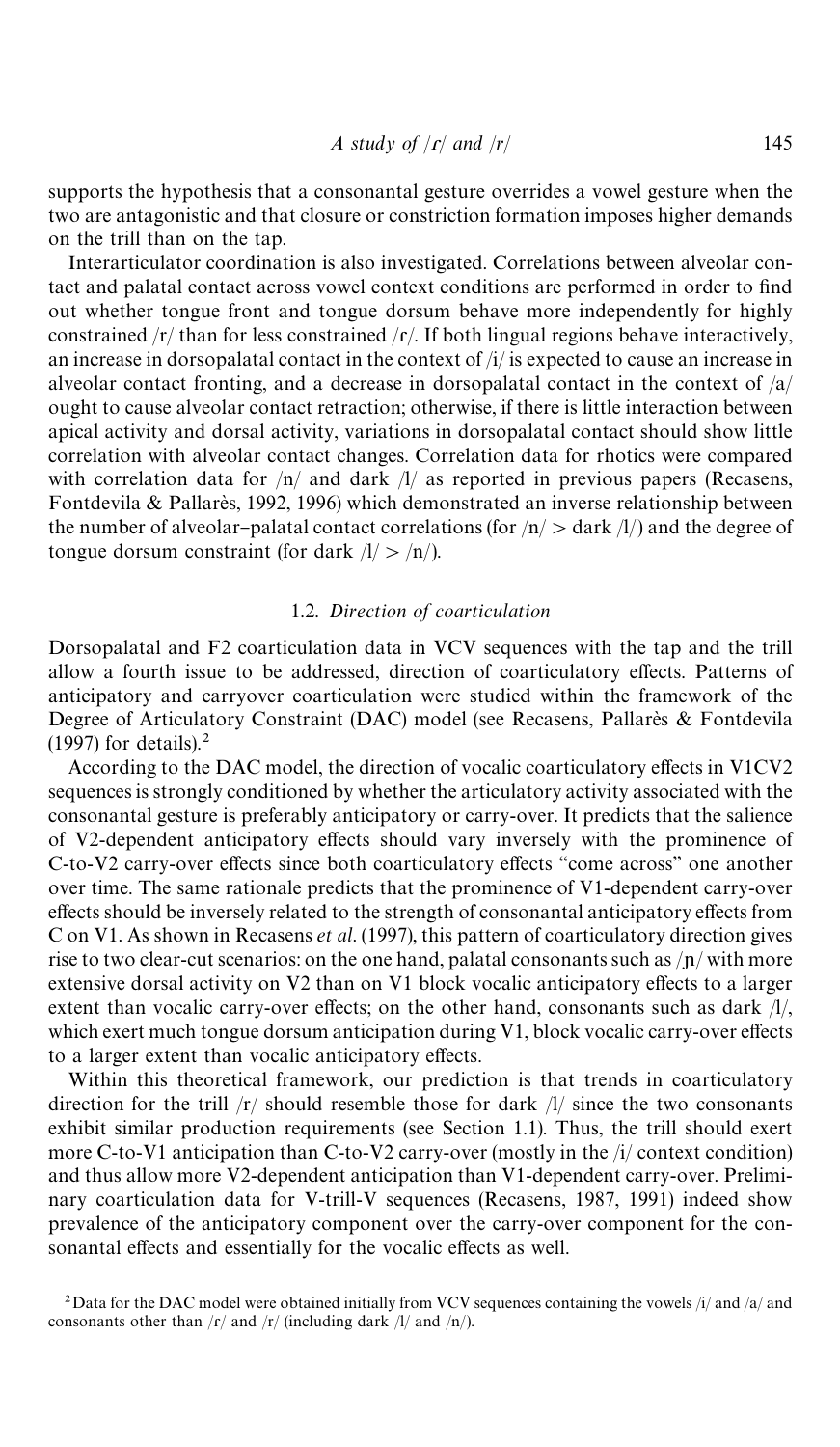Patterns of coarticulatory direction for the alveolar tap are expected to be in agreement with those for other alveolar consonants involving little tongue dorsum activity, e.g.,  $/n/$ . According to [Recasens](#page-23-0) *et al.* (1997), the direction of the coarticulatory effects in V1CV2 sequences with  $/n/$  and fixed  $/i/$  (in the sequence pairs  $/ici/-/aCi/$  and  $/ici/-/ica/$ ) is analogous to that in V1CV2 sequences with palatal consonants in line with this vowel causing /n/ to be articulated with a raised tongue dorsum. Indeed, the fact that C-to-V2 carryover exceeds C-to-V1 anticipation in this case may account for the fact that vowel-dependent effects in tongue dorsum lowering associated with  $/a$  are more prominent at the carryover level than at the anticipatory level. If the tongue dorsum for  $/n/$  is not particularly raised in the context of fixed  $/a$  (in the sequence pairs  $/aCa$  -/aCi/ and  $\sqrt{aCa/-/iCa}}$ , C-to-V1 anticipatory effects turn out to be more prominent than C-to-V2 carry-over effects. This appears to be related to apical movement for the consonant being initiated much ahead of time. In these circumstances, a consonantal carry-over component of little prominence allows anticipatory tongue dorsum raising for  $V2 = i/$  to overlap freely with the preceding segments which explains why vocalic anticipation prevails over vocalic carry-over.

Previous studies [\(Recasens, 1987](#page-23-0), [1991\)](#page-23-0) reveal, however, that trends in coarticulatory direction in VCV sequences with  $\sqrt{r}$  and  $\sqrt{n}$  are only in partial agreement. Vocalic effects associated with  $\frac{1}{r}$  *vs.*  $\frac{1}{a}$  in VCV sequences with the tap have been found to favor the carryover over the anticipatory component not only in the fixed  $\frac{1}{2}$  condition (as for  $/n/$ ) but also in the fixed  $/a/$  condition. A possible interpretation for the prevalence of vocalic carryover over vocalic anticipation in the context of fixed  $\frac{a}{a}$  is that the anticipatory apico-dorsal raising movement for  $\frac{r}{\sqrt{r}}$  during V1 may be too rapid to block the carryover effects associated with tongue dorsum raising for  $V1 = i/$ . The present investigation tests the validity of these trends in coarticulatory direction in VCV sequences with  $\frac{r}{r}$  using a more complete set of experimental conditions than in previous studies.

#### 1.3. *Phonological status*

A further goal of this study is to throw some light on whether the trill can be regarded as a long version of the tap. In languages such as Spanish, Portuguese or Catalan both sounds show the following basic distribution: they are in contrast in intervocalic position within morpheme boundaries (Spanish *pero*/*perro*); they are mutually exclusive word initially and after an heterosyllabic consonant (where only the trill appears; Spanish *rico*, *honrado*) and after a homosyllabic consonant (where only the tap shows up; Spanish *frio*); they are in free variation syllable finally (Spanish *mar*, *harto*). Several phonologists [\(Harris, 1969; Wheeler, 1979\)](#page-23-0) have accounted for these facts either by deriving the trill from underlying geminate /rr/ intervocalically or postulating a rule that lengthens and tenses underlying  $\vert r \vert$  in all other cases. This phonological analysis suggests that the relationship between a tap and a trill is no different from that between simple and geminate consonants [\(Wheeler, 1979\)](#page-23-0); according to this view,  $/r/$  would be made of several successive taps and would thus be a long version of  $\frac{\xi}{r}$ . However, as noted by [Harris \(1969\)](#page-23-0), the fact that the trill is not split by a syllable boundary (i.e., Spanish *carro* syllabifies *ca-rro*) argues in favor of  $\vert f \rangle$  and  $\vert f \rangle$  being different simple segments.

Articulatory and acoustic data presented in this paper should throw light upon the simple *vs*. geminate nature of the alveolar trill. If /r/ is to be treated as a geminate version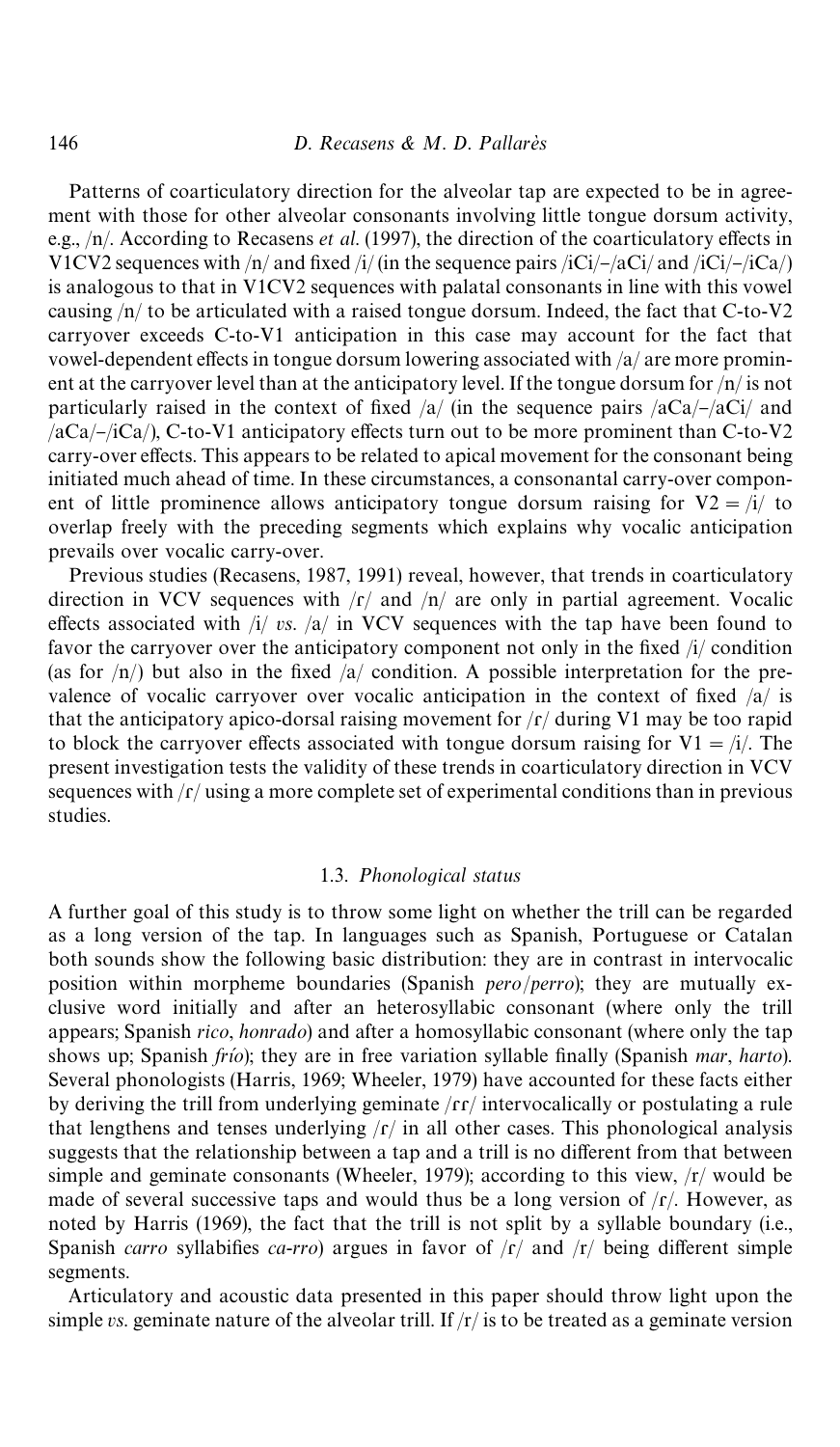of  $/r/$ , the following predictions ought to hold:

(a) Both consonants should exhibit similar production characteristics besides differing in absolute duration. Italian geminate stops [\(Farnetani, 1990\)](#page-23-0) and French double stops [\(Vaxellaire, 1995\)](#page-23-0) share similar articulatory characteristics to their simple correlates with the former class involving an increase in contact area at the place of articulation either towards the back (for dentals) or towards the front (for velars); such contact differences can be viewed as compatible with differences in duration, i.e., longer geminates are produced with more extreme articulatory configurations than shorter non-geminates. In other cases, negligible differences in tongue configuration have been reported between both segmental classes, e.g., between simple and geminate  $\Lambda$  in several languages [\(Delattre, 1971\)](#page-23-0) and in Breton [\(Bothorel, 1971\).](#page-23-0)

 $(b)$  The trill should be more resistant to coarticulation than the tap in line with differences in articulatory constraint. In agreement with this prediction, [Farnetani \(1990\)](#page-23-0) has pointed out that the existence of a larger contact surface for geminate *vs*. simple dental stops in Italian may explain why the former class tends to be less sensitive to V-to-C coarticulation as a function of adjacent /i/ *vs*. /a/ than the latter.

(c) Both consonantal realizations should exhibit similar trends in coarticulatory direction in line with their involving essentially the same articulatory gesture. According to Farnetani's study, both Italian stop categories allow more salient vocalic carryover effects (i.e., effects from  $V1 = i/ vs. /a/$ ) than vocalic anticipatory effects (i.e., effects from  $V2 = i/\nu s$ . /a/).

Data on coarticulatory sensitivity for the two rhotics in the literature (see Section 1.1) are supportive of prediction (b) and thus could be reconciled with the geminate nature of  $/r/$ . However, articulatory differences between  $/r/$  and  $/r/$  as well as trends in coarticulatory direction for the two consonants reported in Sections 1.1 and 1.2 are not in agreement with predictions (a) and (c), and suggest that the production of the trill and the tap involves two different basic gestures (see also [Catford, 1977\)](#page-23-0).

#### 2. *Method*

#### 2.1. *Recording and analysis procedure*

Linguopalatal contact and formant frequency data were collected for the sequences /iCi/,  $\sqrt{aCa}/$ ,  $\sqrt{aCa}/$  and  $\sqrt{aCi}/$  with the consonants  $\sqrt{r}/$  and  $\sqrt{r}/$  and stress on the first syllable. This speech material was read five times by each of five Catalan speakers (DR, JP, JS, DP, JC) giving (2 rhotics  $\times$  4 sequences  $\times$  5 repetitions  $\times$  5 speakers) 200 tokens for subsequent analysis. While stressed and unstressed /i/ had essentially the same vowel quality, the sequences /ara/ and /ara/ were not fully symmetrical (though we will refer to them as such throughout the paper) since unstressed  $V2 = \sqrt{a}/i$  is realized as [ $\sigma$ ] systematically in Catalan. It is an open question whether this V2 realization reinforces the weight of the vocalic carry-over component in line with unreduced stressed vowels (i.e.,  $V1 = [a]$ ) generally exerting more coarticulation and allowing less coarticulation than reduced unstressed vowels (i.e.,  $V2 = \lceil 3 \rceil$ ). This issue has not been explored in the present investigation.

Linguopalatal contact was gathered every 10 ms through each VCV sequence using artificial palates equipped with 62 electrodes (Reading EPG system; [Hardcastle,](#page-23-0) [Jones, Knight, Trudgeon & Calder, 1989\)](#page-23-0). [Figs 1](#page-6-0) and [2](#page-7-0) display average linguopalatal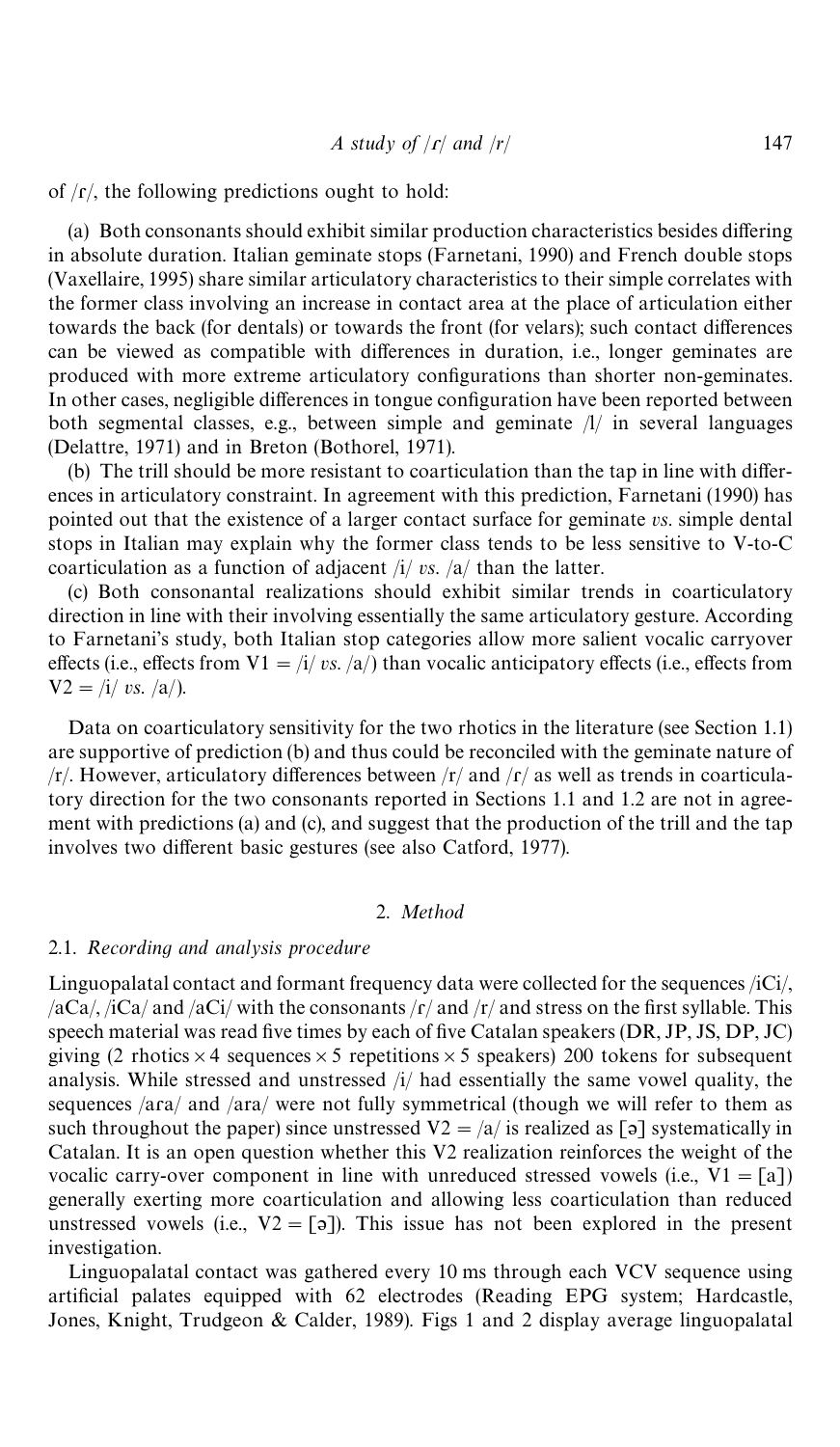configurations for the tap and the trill obtained at the consonantal period in the symmetrical sequences /iCi/ and /aCa/. Electrodes are arranged in eight rows coronally and in eight columns sagitally. The four front rows on each EPG display belong to the alveolar zone which extends from the teeth to the alveolar ridge. The four back rows define the palatal zone which extends from the alveolar ridge back to the soft palate. The first two columns on each side of the artificial palate can be characterized as lateral and the four central columns can be designated central. The graphic representations in the figures do not capture the fact that the distance between adjacent rows is smaller at the alveolar zone than at the palatal zone.

The EPG data reported in this paper is expressed using two measures. Values for several lingual contact indices were calculated at the alveolar zone and at the palatal zone. CA (anteriority), CP (posteriority) and CC (centrality) indicate whether contact occurs more towards the front, towards the back or towards the median line respectively in the zone under analysis (the zone in question is identified by a subscript label—e.g.,  $CA<sub>nal</sub>$  refers to the anteriority contact index for the palatal zone). In addition,  $Q<sub>nal</sub>$  or percentage of contact activation over the entire palatal zone will be used as an index of overall dorsal contact. All indices were computed using the four back rows of the artificial palate for the palatal zone and the four front ones for the alveolar zone since the consonantal place of articulation never occurs behind the fourth row of electrodes. The formula and rationale for these lingual contact indices have been discussed in Fontdevila, Pallarès & Recasens (1994).

The acoustic data were recorded with a Sennheiser MD44V microphone at a 20 kHz sampling rate. The frequency values F1, F2 and F3 were obtained at the same temporal intervals as the EPG data using LPC analysis  $(25 \text{ ms Hamming window}, 12 \text{ coefficients})$ on a Kay CSL analysis system. Low-intensity formant structure was generally available during the contact periods for the trill which is consistent with partial opening of the vocal tract throughout the consonant and is in accordance with the frequent presence of alveolar openings on the linguopalatal contact patterns of [Figs 1](#page-6-0) and [2.](#page-7-0) The acoustical analysis was carried out in order to draw articulatory-acoustic correlations following well-known principles of the acoustic theory of speech production: F2 and F3 exhibit a positive correlation with dorsopalatal contact degree and, thus, with palatal constriction narrowing (Fant, 1960; Recasens & Pallarès, 1995). For typical configurations of  $\Gamma$ and /r/, F2 is largely back-cavity dependent, F3 is largely front-cavity dependent, and F1 should be positively correlated with an opening of the apical passage and with jaw opening and tongue lowering (see [Ladefoged and Maddieson \(1996\)](#page-23-0) for trills, and [Fant](#page-23-0) [\(1960\)](#page-23-0) and [Stevens \(1998\)](#page-23-0) for rhotics in general).

An EPG criterion was used to determine the consonantal boundaries. For both the tap and the trill, these boundaries were taken to extend from onset to offset of alveolar contact in the four central columns of electrodes. Onset occurred at the first temporal frame showing one or more "on" electrodes in the four central alveolar columns or, if no central contact was available, when one or more "on" electrodes on the two lateral alveolar columns started approaching the central alveolar area. Offset occurred at the temporal frame preceding the formation of a free channel at the central alveolar area or, when no central closure was available, at the first frame exhibiting a decrease in contact degree at the lateral alveolar columns. In a few VCV tokens for which there was no clear EPG signal for the trill, the consonantal boundaries were taken from spectrographic displays at temporal points showing significant changes towards a low-intensity steadystate F1 and F2 for the trill.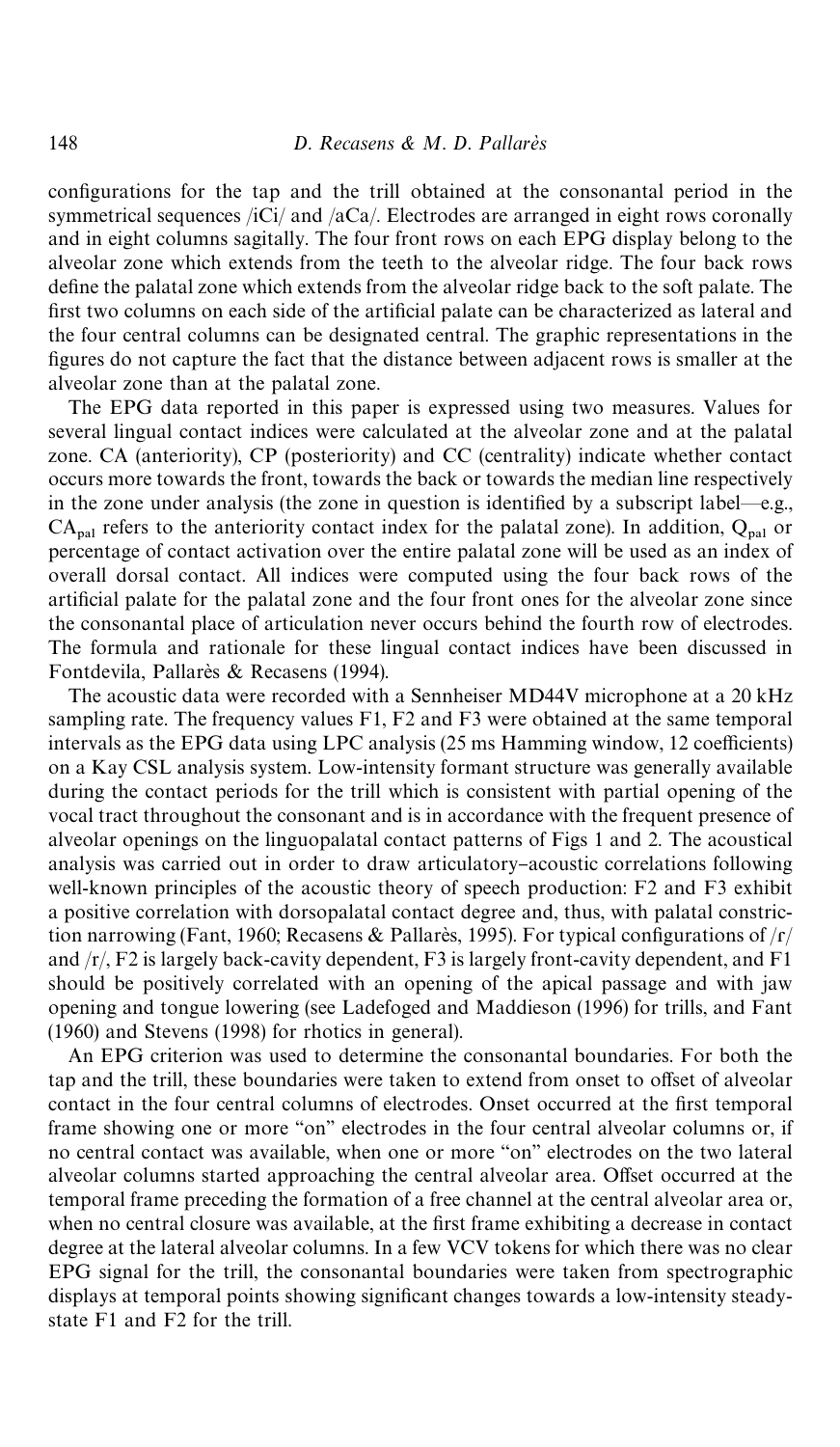<span id="page-6-0"></span>

Figure 1. Linguopalatal contact patterns at consonantal midpoint for /iri/ and  $/$ ara/ for five Catalan speakers (DR, JP, JS, DP, JC). Electrode positions have been filled differently depending on the percentage of activation across repetitions, i.e., black (80-100%), striped (60-80%), stippled (40-60%), white (0-40%).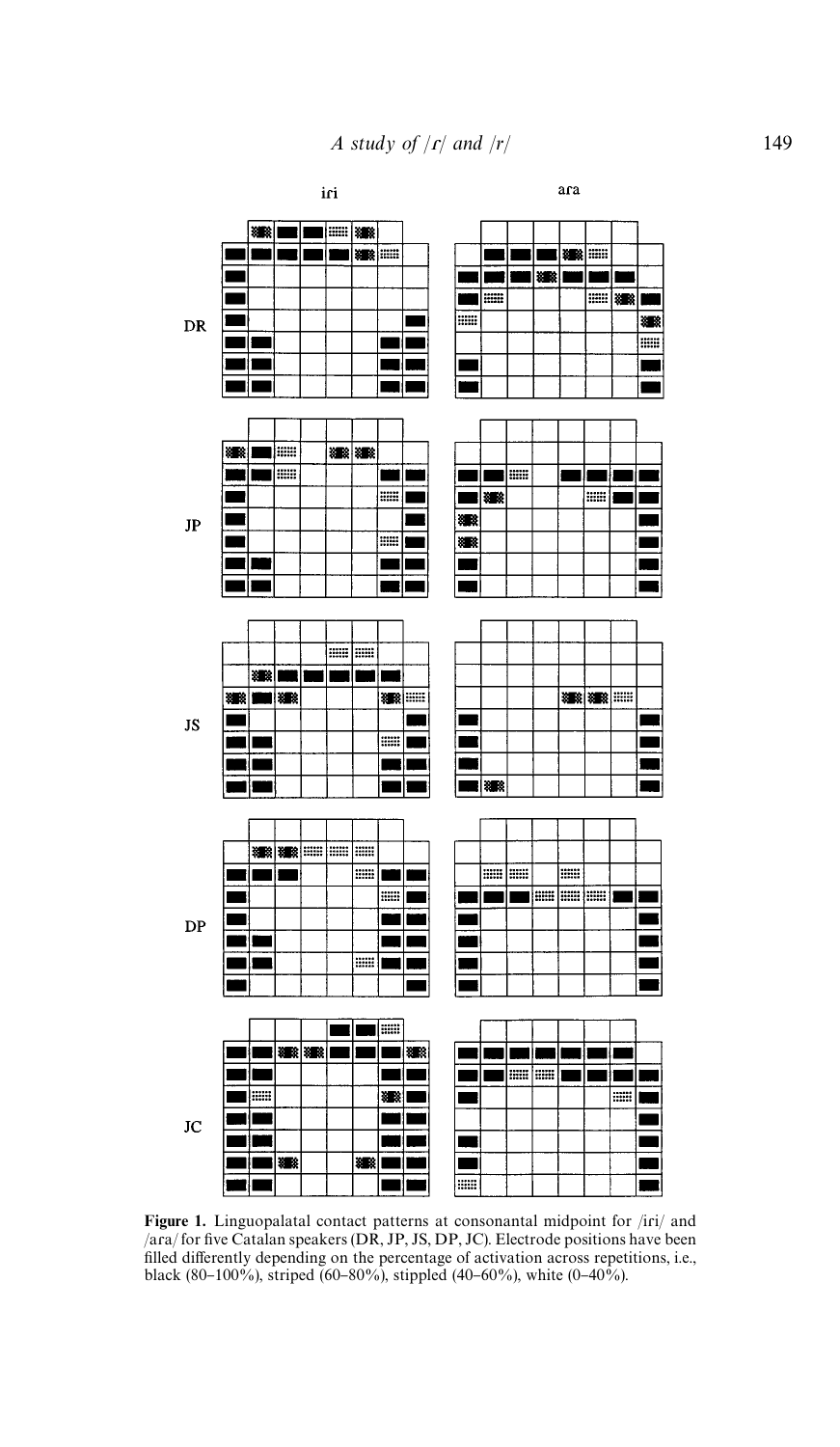<span id="page-7-0"></span>

Figure 2. Linguopalatal contact patterns at the first central alveolar contact period or P1 for /iri/ and /ara/ for five Catalan speakers (DR, JP, JS, DP, JC). Electrode positions have been filled differently depending on the percentage of activation across repetitions, i.e., black  $(80-100\%)$ , striped  $(60-80\%)$ , stippled  $(40-60\%)$ , white  $(0-40\%)$ .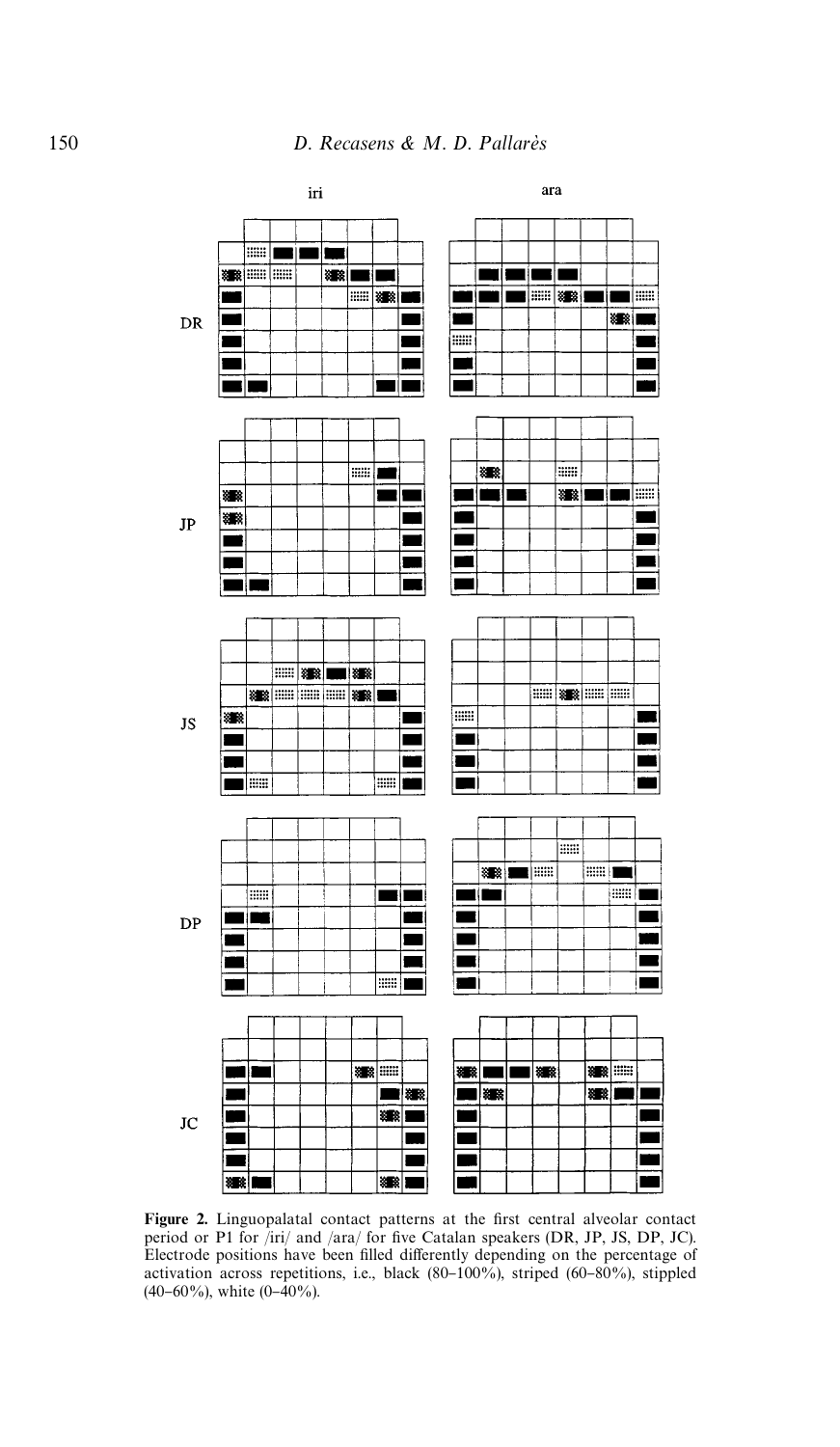$$
A \text{ study of } |r| \text{ and } |r|
$$

Measurements for the consonant were taken at closure for the tap and at three successive points  $(P1, P2, P3)$  for the trill. P1 was the first closure period and P3 was the last closure period in all cases. P2 was located between P1 and P3; its precise location depended on the number of contacts for the trill which varied mostly between 2 and 5 (see Section 1.1 of the Results), i.e., it was located at a contact period for a 3 or a 5 contact trill and at an opening period for a 2 or 4 contact trill. P1, P2 and P3 were identified at three equidistant points in a few cases where no alveolar contact changes were observed from onset to offset of  $/r/$  and spectrographic patterns provided no useful information regarding the presence of contact periods presumably because the tongue tip was raised but did not reach the alveolar zone. Contact index and formant data (F2, F3, F1) were averaged across repetitions separately at the tap midpoint, and at P1, P2 and P3 for the trill. In order not to average across alveolar contact periods (e.g., in 3 or 5 contact trills) and opening periods (e.g., in 2 or 4 contact trills), alveolar contact index values were obtained at P1 and P3 but not at P2; however, palatal contact index and formant frequency values were calculated and averaged at the three periods.

#### 2.2. Criteria for measuring coarticulatory effects

Coarticulatory effects for  $Q_{\text{pal}}$  and F2 were calculated in size and in temporal extent according to the measurement criteria described below. The methodological procedure for estimating the temporal span of coarticulation involved performing frame-by-frame comparisons between pairs of dorsopalatal and F2 trajectories. Trajectory differences at each temporal frame were submitted to statistical analysis. It was expected that sufficiently large differences would yield significant effects which could help to determine the extent of a given coarticulatory influence over time.

#### 2.2.1. *C*-*to*-< *coarticulation*

The duration of the influence of the consonant on an adjacent vowel (C-to-V coarticulation) was equated with the period during which a significant consonant-related difference could be detected on that vowel. In order to estimate such effects,  $Q_{\text{pal}}$  and formant frequency values were first computed for all repetitions of  $/ici$  and  $/aca$  for each speaker in 10 ms steps starting at consonantal onset back to V1 onset, and at consonantal offset until V2 offset. The resulting values for a given symmetrical sequence were then compared separately with single measures of steady-state V1 and V2 for that same sequence using one-way repeated measures ANOVAs with 1 df between groups (since two population groups were compared) and 4 df within groups (since each group included data from five speakers). Steady-state V1 and V2 values for each symmetrical VCV sequence were established at the highest  $Q_{\text{pal}}$  or F2 for /i/ and at the lowest  $Q_{\text{pal}}$  or F2 for /a/ averaged across the five repetitions of that sequence; these values were identified during the first half of V1 and the last third of V2 since V2 was longer than V1 and the V2 steady state was located further away from the consonantal period than the V1 steady state. The last significant difference obtained in the statistical analysis procedure  $(p < 0.05)$  was taken to be the onset of C-to-V1 anticipatory coarticulation when the vowel being measured was  $V1$  and the offset of C-to-V2 carry-over coarticulation when the vowel subject to measurement was V2. Onsets and offsets of the C-to-V effects for each VCV sequence type were separately averaged across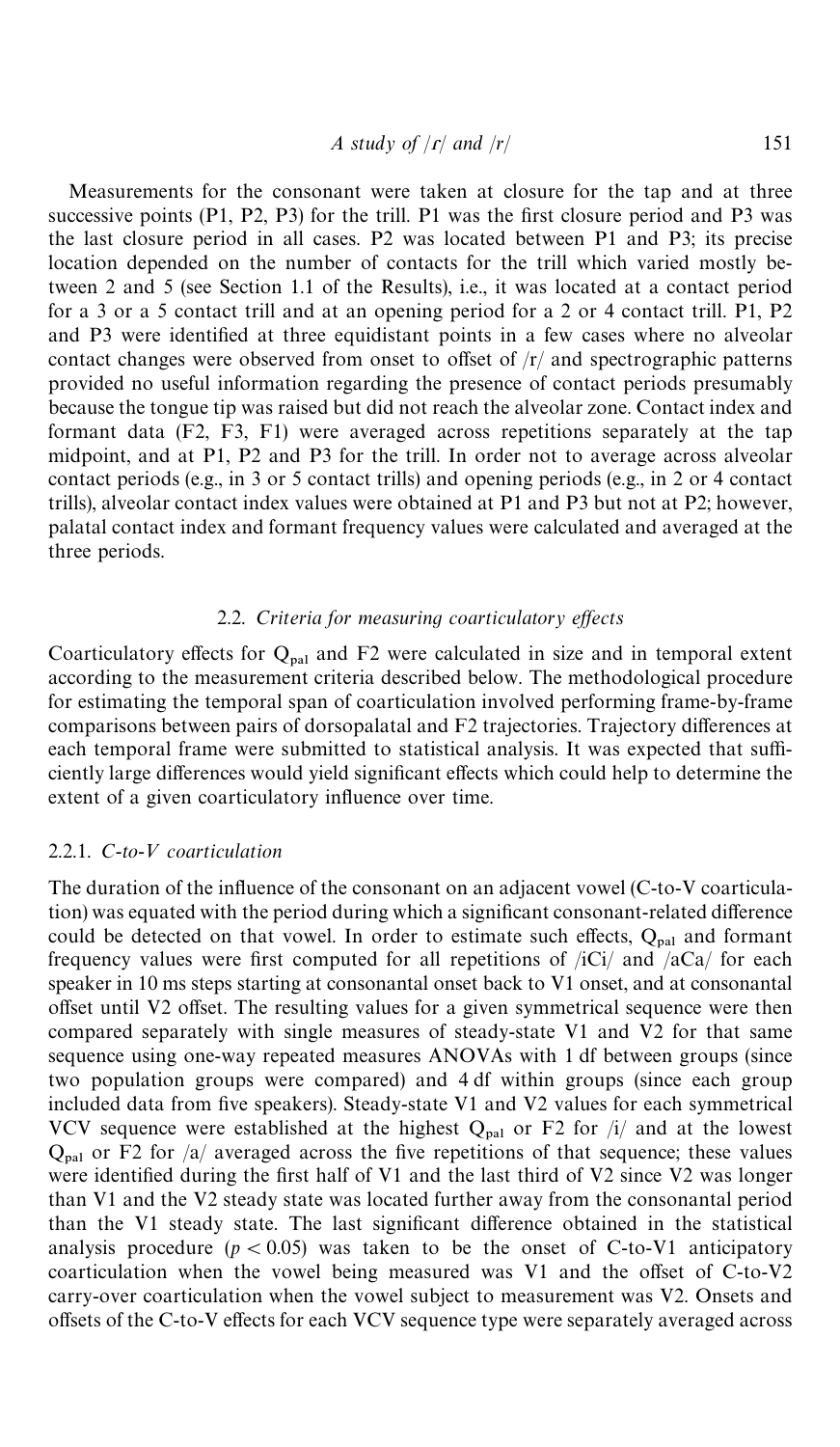<span id="page-9-0"></span>

Figure 3. F2 trajectories showing anticipatory effects (left) and carry-over effects (right) in /VɾV/ sequences with contextual /a/. Data correspond to speaker JS. The 0 point on the *x*-axis occurs at  $/r$  central closure onset for the anticipatory effects and at central closure offset for the carry-over effects. See text for details.

speakers and the resulting averages were used as an overall measure of C-to-V temporal coarticulation.3

Fig. 3 exemplifies the analysis method for the C-to-V temporal effects. The figure displays anticipatory (left) and carry-over (right) F2 effects exerted by the tap on  $\frac{a}{i}$ ; VCV formant trajectories represent averages across five repetitions for speaker JS. A dotted line has been traced at the estimated F2 value for steady-state V1 =  $\frac{a}{a}$  and  $V2 = \sqrt{a}$  in the same sequence  $\sqrt{a}$ ra. Statistical analyses comparing the entire trajectory for V1 =  $\frac{a}{a}$  and steady-state V1 =  $\frac{a}{\text{left}}$  (left) yielded a significant anticipatory difference starting at the 0 temporal point at consonantal onset and proceeding back to  $-90$  ms; significant carry-over differences between the trajectory for  $V2 = \frac{a}{a}$  and steady-state  $V2 = \sqrt{a}$  (right) were absent, i.e., in this case, significant differences did not extend after 0 ms at consonantal offset.

The largest  $Q_{\text{nal}}$  or F2 difference between V1 and V2 in a symmetrical VCV sequence and the corresponding steady-state vowel value was taken to be the size of a C-to-V effect. This maximal difference usually occurs near-closure onset for C-to-V anticipation and near-closure offset for C-to-V carryover, and can be positive or negative depending on whether the consonant causes an increase or a decrease in  $Q_{\text{pal}}$  or F2. C-to-V size effects reported in this paper correspond to average values across repetitions and speakers for each symmetrical VCV sequence. Thus, for example, the size of the C-to-V anticipatory effect for V1 =  $/a$  in Fig. 3, i.e., the largest F2 difference between all values along V1 =  $\alpha$  and steady-state V1 =  $\alpha$  in the sequence /ara/ is 188 Hz meaning that the consonant contributes to an  $F2$  raising during the vowel; on the other hand, the size of the C-to-V carry-over effect for  $V2 = /a/$  is  $- 85$  Hz.

Additional ANOVAs were applied to other mean differences for better evaluation of the size and temporal extent of directional differences in C-to-V coarticulation, i.e., to

 $3$ Both for the consonantal effects and for the vocalic effects (see Section 2.2.3), a comparison of the mean coarticulation data across speakers with those for the individual speakers revealed a few cases where an effect for one speaker deviated considerably from the same effect for the other four speakers. These outliers will be referred to explicitly in the results section.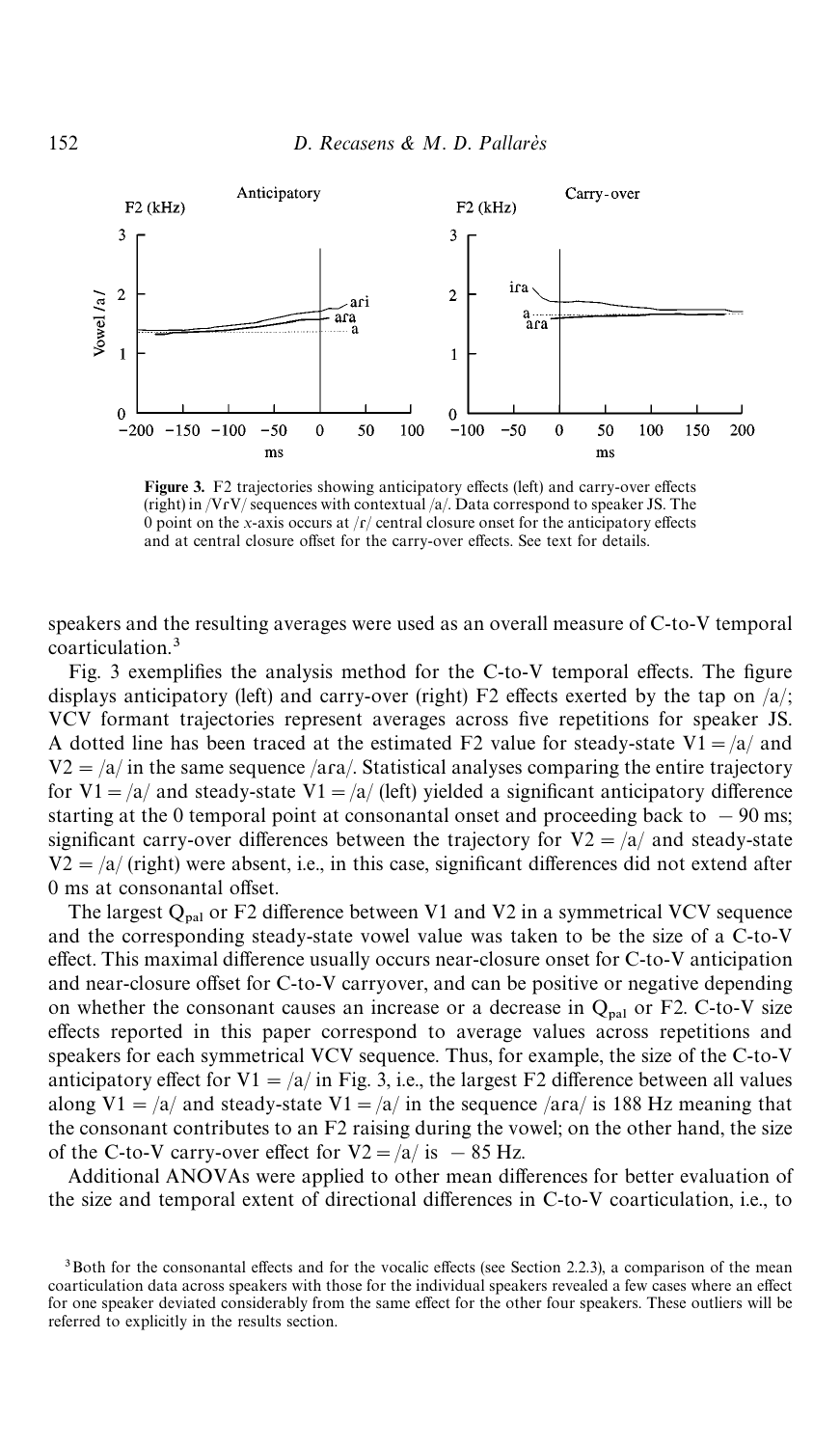differences between the anticipatory and carry-over C-to-V effects for each consonant in each vowel condition, and to differences between the C-to-V effects exerted by  $\frac{r}{r}$  and  $\frac{r}{r}$ for each coarticulatory direction in each vowel condition.

#### 2.2.2. V-to-C coarticulation

V-to-C effects reflect any vowel-dependent difference in  $Q_{\text{pal}}$  or in F2 frequency during the consonant and were measured in size only. They were taken to occur at the midpoint of the consonantal period for the tap and at P1, P2 and P3 for the trill.

Vowel-dependent articulatory and acoustic differences at the consonantal period in the symmetrical sequences were submitted to statistical analysis for  $\frac{r}{r}$  and  $\frac{r}{r}$  independently (one-way repeated measures ANOVA). The same data and statistical procedure were used for the analysis of consonant-dependent differences in each symmetrical vowel context. Vowel-dependent contact index and formant frequency changes along the trill were also evaluated for all pairs of temporal points, i.e., P1 *vs*. P2, P2 *vs*. P3 and P1 *vs*. P3; other statistical comparisons involved the articulatory and acoustic differences between  $V1 = i/$  and  $V1 = \frac{a}{a}$  at P1, and between  $V2 = i/$  and  $V2 = \frac{a}{a}$  at P3, across symmetrical and asymmetrical sequences.

Data for all VCV sequences were included in correlation analyses of dorsopalatal contact degree and alveolar contact fronting (see Section 1.1). Correlations were calculated for the tap and for the trill at P1 which was the frame showing maximal contact at the trill closure location. In this analysis procedure, values for the alveolar contact indices  $CA<sub>alv</sub>$  and  $CP<sub>alv</sub>$  were correlated with values for the four palatal contact indices  $CA_{\text{pal}}$ ,  $CP_{\text{pal}}$ ,  $CC_{\text{pal}}$  and  $Q_{\text{pal}}$ .  $CC_{\text{al}}$  data were not taken into account since this index does not provide information on variations in alveolar fronting.

In order to evaluate the direction of V-to-C coarticulation, differences were obtained for the sequence pairs /iCi/-/iCa/ and /aCa/-/aCi/ (anticipatory coarticulation) and for  $\frac{1}{C}$ iCi/-/aCi/ and  $\frac{1}{aCa}$ / $\frac{1}{Ca}$  (carry-over coarticulation), and averaged across repetitions for each speaker. They were computed when  $\frac{1}{2}$  caused a higher  $Q_{\text{pal}}$  or F2 than  $\frac{1}{2}$  and thus were always positive; negative values (e.g., when /a/ yielded a higher F2 value than  $(i)$ ) were equated to zero in this averaging procedure. The resulting values for each VCV pair were submitted to one-way repeated measures ANOVAs with vowel context as independent variable (1 df between groups, 4 df within groups) and were considered to be significant at the  $p < 0.05$  significance level.

#### 2.2.3. V-to-V coarticulation

V-to-V temporal effects were taken to occur during the period along which a significant vowel-dependent difference extends into the fixed transconsonantal vowel. In order to single out such effects,  $Q_{\text{pal}}$  and F2 differences for  $\frac{1}{2}$  /a/ were calculated for the same VCV pairs described in Section 2.2.2; the analysis was performed every 10 ms starting at consonantal onset back to V1 onset and at consonantal offset until V2 offset. Those differences were submitted to one-way ANOVAs at each temporal point (1 df between groups, 4 df within groups). The last significant difference  $(p < 0.05)$  counting backwards during V1 was taken to be the onset of a V2-to-V1 anticipatory effect and the last one counting forwards during V2 was taken to be the offset of a V1-to-V2 carry-over effect. V-to-V temporal coarticulation data presented in this paper refer to the mean onset and offset times of the V-to-V effects for each VCV sequence pair averaged across speakers.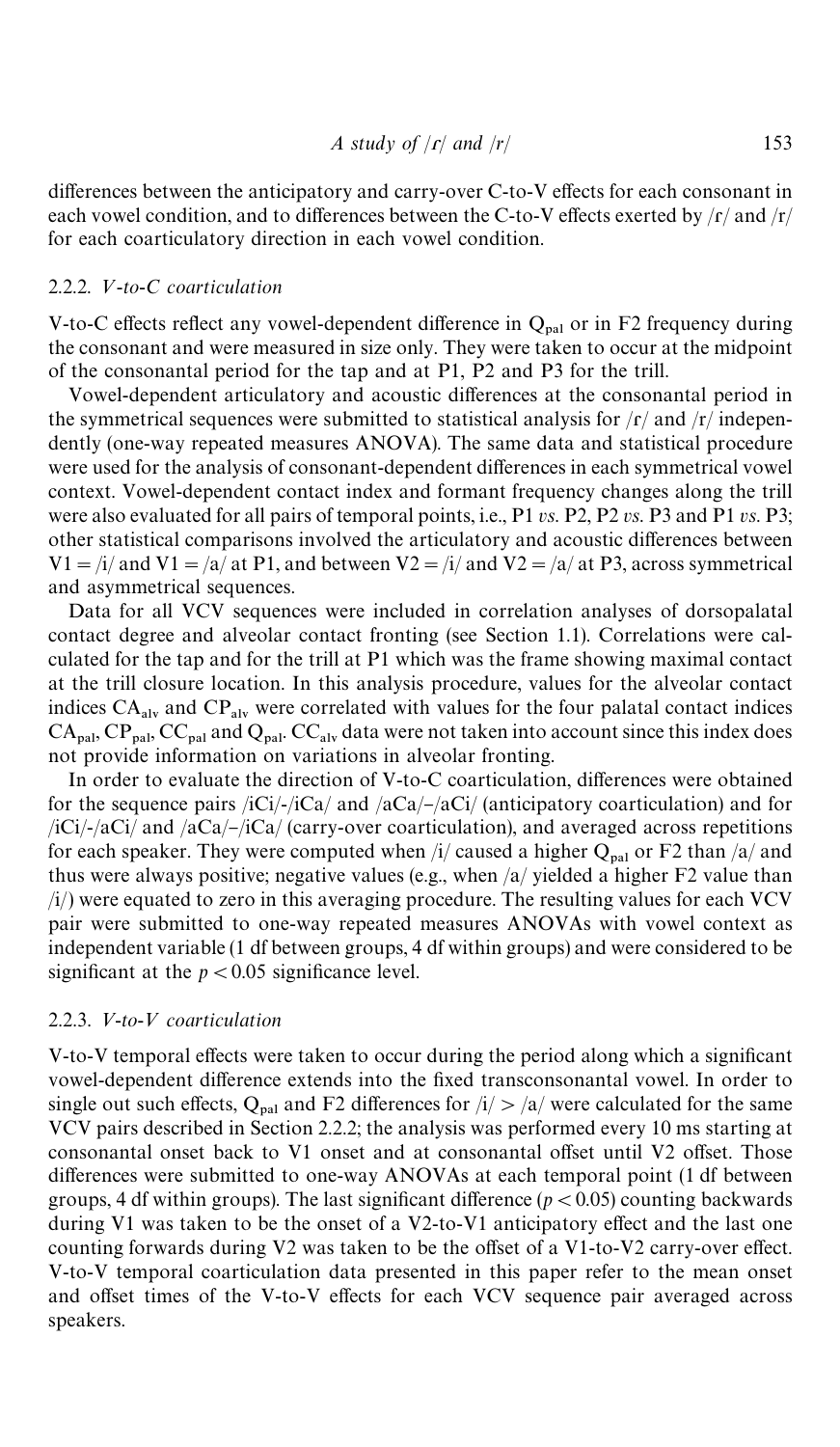[Fig. 3 i](#page-9-0)llustrates the procedure for measuring V-to-V coarticulation. V2-to-V1 anticipatory effects occur when a significant difference between the F2 trajectories for  $/ari/$  and /aɾa/ (left) is found before the 0 temporal point at central closure onset; in this particular case, significant differences extended back to  $-120$  ms. On the other hand, V1-to-V2 carry-over effects take place when a significant difference between the F2 trajectories for  $/$ ira $/$  and  $/$ ara $/$  (right) extends after the 0 temporal point at central closure offset; significant effects in the figure were found up to 100 ms after this point.

The size of a V-to-V effect was taken to be the largest significant  $Q_{\text{rel}}$  or F2 difference between  $\pi/4$  and  $\pi/4$  along the fixed transconsonantal vowel. It is always positive and usually occurs near closure onset for the anticipatory effects and near closure offset for the carry-over effects, or at the first temporal frame showing the expected coarticulatory difference when V-to-V effects were not significant. V-to-V size effects reported in this paper correspond to averages across speakers and repetitions. In [Fig. 3,](#page-9-0) the size of the V-to-V anticipatory effects is 136 Hz  $(|ari|/|ara|)$  and that of the V-to-V carry-over effect amounts to 273 Hz ( $/$ ira $/$ – $/$ ara $/$ ).

Additional ANOVAs were applied to other mean differences in V-to-V coarticulation, i.e., to anticipatory *vs*. carry-over effects for each consonant in each vowel condition, and to effects across  $\frac{r}{s}$  *vs.*  $\frac{r}{s}$  for each fixed vowel condition and coarticulatory direction.

#### 3. Results

#### 3.1. *Articulatory and coarticulatory characteristics*

#### 3.1.1. Phonetic differences between  $\vert f \vert$  and  $\vert f \vert$

Mean apicoalveolar contact duration for the alveolar tap across speakers was found to be very short; 18.4 ms in the case of  $/ara/$  and 39.6 ms in the case of  $/iri/$  (cf the average 20 ms long tap duration reported by [Lindau \(1985\)\)](#page-23-0). Barring the few tokens where there was no clear EPG signal, the trill was composed of a variable number of apical contacts (mostly 2 or 3 and, less often, 4 or 5) separated by short openings; its mean duration was 71.6 ms (/ara/) and 84 ms (/iri/) for a two-contact trill,  $105.2$  ms (/ara/) and 95 ms (/iri/) for a three-contact trill, and about 130 ms for a four-contact trill. These figures are roughly in agreement with descriptions in the literature stating that the frequency of alveolar trills is of the order of 30 cycles per second [\(Catford, 1977\)](#page-23-0) and that their closed and open phases last about 25 ms each [\(Ladefoged & Maddieson, 1996\)](#page-23-0).

Contact index and formant frequency differences between the tap and the trill in the symmetrical sequences /iCi/ and /aCa/ are reported in Appendix A and may be related to the linguopalatal contact patterns shown in [Figs 1](#page-6-0) and [2.](#page-7-0) For the alveolar contact indices, consonant-dependent differences reached significance only for  $CA<sub>aly</sub>$  in the context of  $/i / [F(1, 4) = 38.68, p < 0.003]$  which is much higher for  $\frac{f}{f}$  than for  $\frac{f}{f}$  in accordance with differences in alveolar fronting. The palatal contact indices  $CA_{\text{pal}}$ ,  $CC_{\text{pal}}$ and  $Q_{\text{pal}}$  exhibited significantly higher values for  $\frac{r}{r}$  than for  $\frac{r}{r}$  in the same vowel condition  $[F(1,4) = 17.61, p < 0.014; F(1,4) = 51.64, p < 0.002; F(1,4) = 50.75, p < 0.002,$ respectively] which accords with differences in dorsopalatal contact degree. More contact at the back palate than at the front palate for both /iri/ and /iɾi/ in [Figs 1](#page-6-0) and [2](#page-7-0) suggests the existence of a concave lingual shape for  $\frac{r}{a}$  and of some predorsum depression for  $/r$ . The small amount of dorsopalatal contact for the two consonants in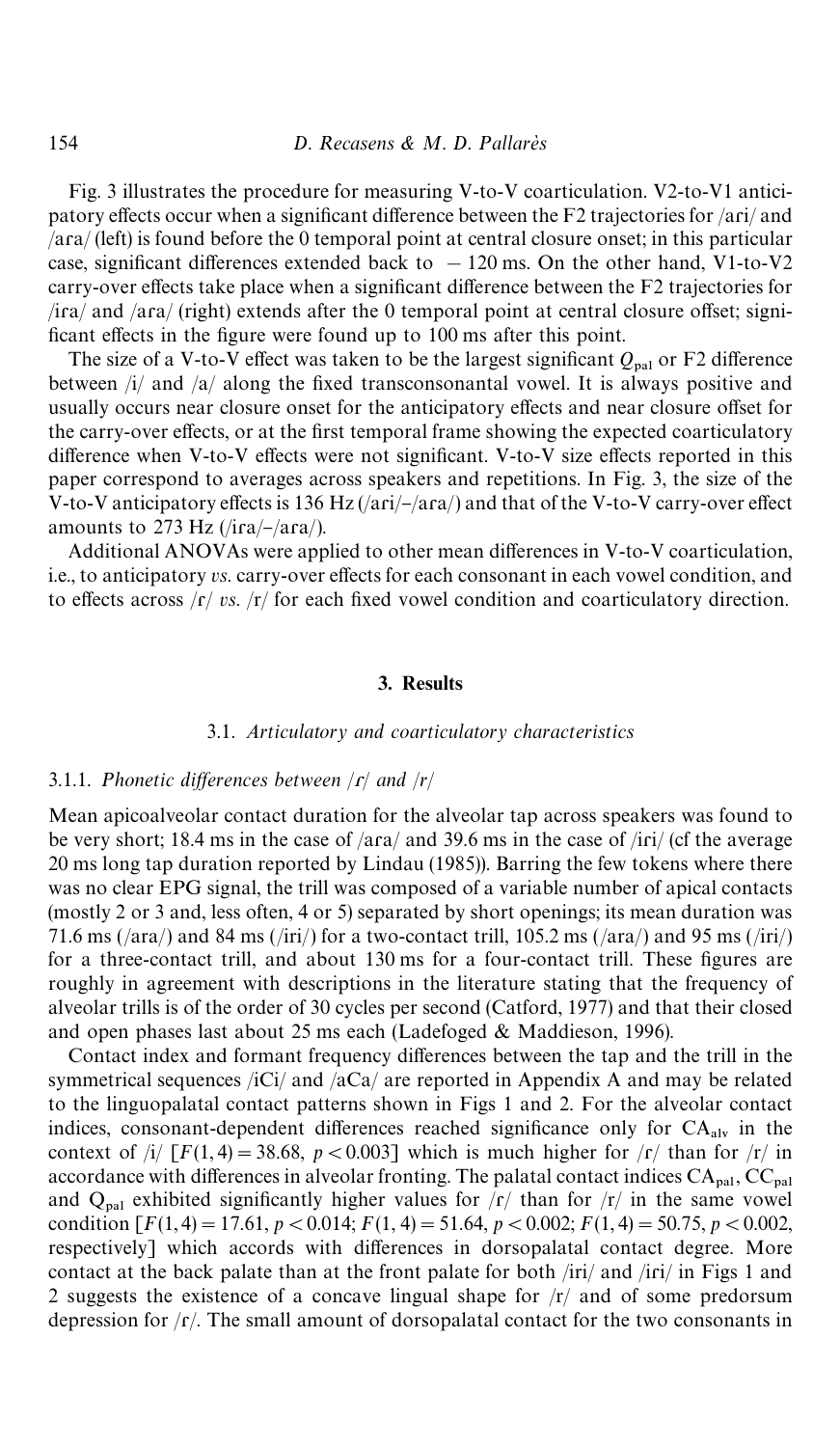the  $/a$  context yielded no significant consonant-dependent differences in any of the palatal contact index values.

F2 values were significantly higher for the tap than for the trill in the two vowel conditions /i/ and /a/  $[F(1,4) = 73.27, p < 0.001; F(1,4) = 9.18, p < 0.039$ ] which should be attributed to differences in tongue dorsum raising between the two consonants. In addition,  $F1$  was found to be significantly higher for the trill than for the tap also in the context of /i/ and /a/  $[F(1,4) = 9.34, p < 0.038; F(1,4) = 38.26, p < 0.003$ ] suggesting that  $/r/$  is produced with a more open jaw and a larger front cavity than  $/r/$ . F3 differences between the two consonants were not significant.

#### 3.1.2. *Coarticulatory sensitivity*

Fig. 4 plots contact index and formant frequency values for the tap and for the trill as a function of /i/ *vs*. /a/ in symmetrical VCV sequences.



Figure 4. Cross-speaker values for the alveolar contact indices (top), the palatal contact indices (middle) and the formant frequencies (bottom) for the tap (left) and for the trill (right) in the VCV sequences  $\langle i\hat{C}i/\rangle$  and  $\langle a\hat{C}a/\rangle$ . Data for the trill have been measured at P1. Q<sub>pal</sub> values have been transformed into decimal numbers in order to make them comparable with the other three palatal contact index values.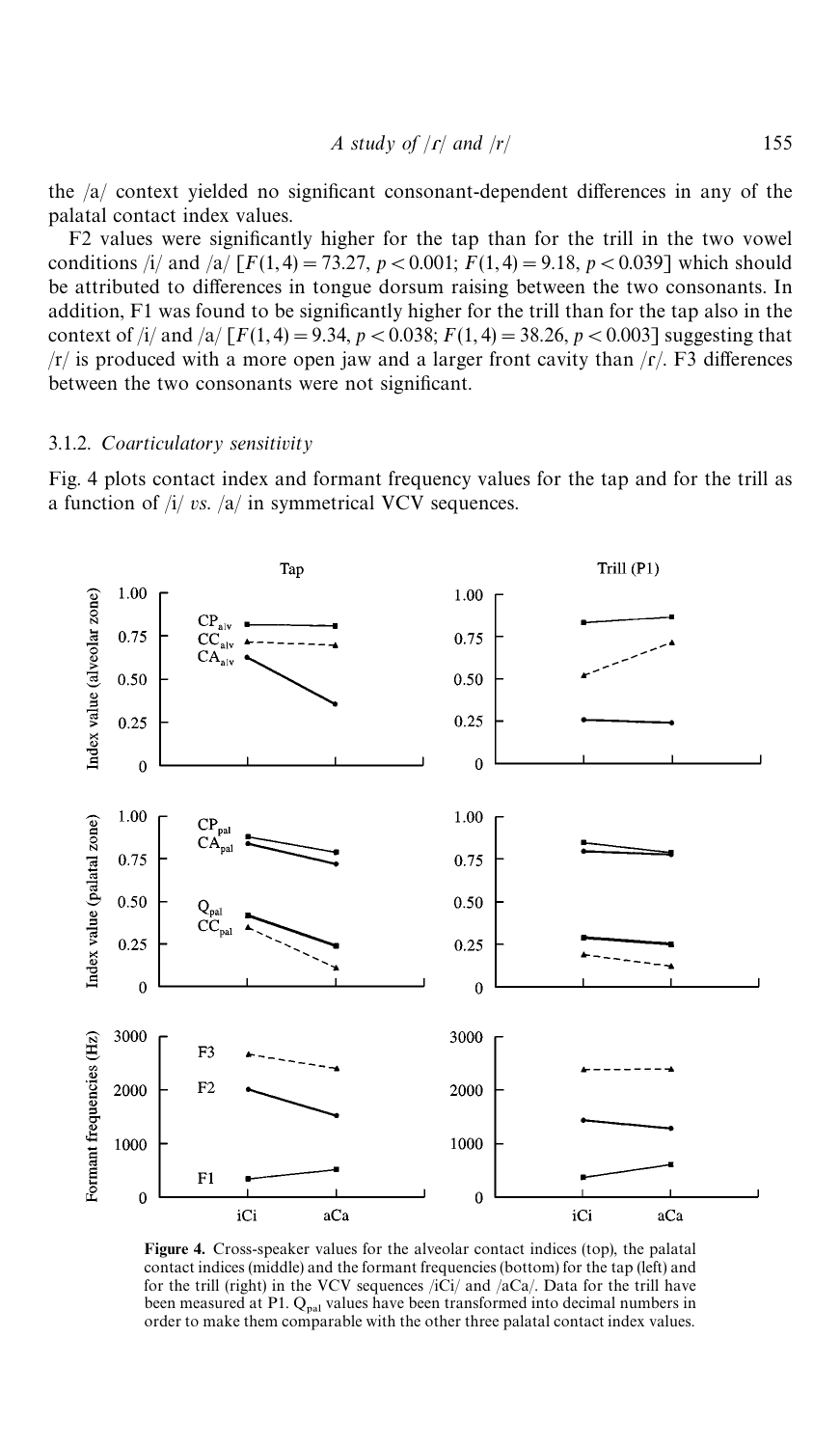Vowel-dependent alveolar contact differences (top row) reached significance only in the case of  $CA_{\text{adv}}$  for the tap  $\lceil F(1,4) = 38.3, p < 0.003 \rceil$  which is articulated with more alveolar contact fronting when adjacent to  $\frac{i}{y}$  *vs.*  $\frac{a}{F}$  [\(Fig. 1\).](#page-6-0) No significant vowel effects were found for  $\frac{r}{l}$ . Therefore, the tap appears to be more sensitive than the trill to vowel-related changes in alveolar contact fronting.

In agreement with linguopalatal contact configurations in [Figs 1](#page-6-0) and [2,](#page-7-0) most palatal contact index values (middle row) were significantly higher in the context of  $\frac{1}{l}$  than in the context of /a/ for both /r/ and /r/. Moreover, larger dorsopalatal contact differences for  $\frac{r}{r}$  than for  $\frac{r}{r}$  as a function of  $\frac{r}{r}$  *i vs.*  $\frac{a}{r}$  appear to be associated with  $\frac{r}{r}$  causing more dorsopalatal contact during the tap than during the trill (see Section 3.1.1). These voweldependent differences reached significance in  $Q_{\text{pal}}$ ,  $CC_{\text{pal}}$  and  $CP_{\text{pal}}$  both for the tap  $[F(1,4) = 81.31, p < 0.001; F(1,4) = 45.22, p < 0.003; F(1,4) = 10.88, p < 0.003$  and for the trill  $\lceil F(1, 4) \rceil = 14.83$ ,  $p < 0.018$ ;  $F(1, 4) = 18.68$ ,  $p < 0.012$ ;  $F(1, 4) = 12.56$ ,  $p < 0.024$ ], but only for the tap in the case of  $CA_{pal}$   $[F(1, 4) = 8.74, p < 0.042]$ . Taken together these data indicate that the tap is equally sensitive to vocalic effects at the anterior palate and at the posterior palate while coarticulatory sensitivity for the trill is less at the front palate than at the back palate.

Formant frequencies (bottom row) yielded significant results for F2 and F1 but not for F3. F2 for  $\sqrt{r}$  was significantly higher in the context of  $\sqrt{i}$  *vs.*  $\sqrt{a}$  while F1 showed the opposite pattern  $[F(1,4) = 413.91, p < 0.000; F(1,4) = 11.81, p < 0.026]$ . These vocalic effects are indicative of the tongue dorsum for the tap being more lowered and retracted in the sequence /ara/ than in the sequence /iri/  $(F2)$ , and of /i/ causing less jaw opening for  $\frac{r}{r}$  to occur than  $\frac{a}{r}$  (F1). The trill also showed a significantly higher F2 and a significantly lower F1 in the context of /i/ *vs.* /a/  $[F(1,4) = 47.04, p < 0.002; F(1,4) =$ 18.95,  $p < 0.012$ ]. Vowel-dependent differences in F2 frequency are, however, smaller for the trill  $(154 \text{ Hz})$  than for the tap  $(498 \text{ Hz})$  which is in accordance with differences in coarticulatory resistance at the palatal zone between the two consonants. On the other hand, the trill shows larger vowel-dependent differences in F1 frequency than the tap (225 *vs*. 176 Hz, respectively) suggesting that context-dependent F1 variability increases with jaw lowering for the consonant.

#### 3.1.3. *Changes during the production of the trill*

According to [Fig. 5](#page-14-0) (numerical values in Appendix A), the alveolar contact index values during the trill generally lower from P1 to P3. This can be taken as an evidence for a decrease in alveolar contact during aerodynamic vibration after a targeted apical position at trill onset; such a decrease was found to be significant only in the case of  $CC_{\text{av}}$  for  $\frac{1}{2}$  /ara/ and  $\frac{1}{2}$  [*F*(1, 4) = 36.5, *p* < 0.004; *F*(1, 4) = 12.14, *p* < 0.025]. On the other hand, differences in  $CA_{\text{alv}}$ ,  $CP_{\text{alv}}$  and  $CC_{\text{alv}}$  between /i/ and /a/ were found to be non-significant not only at P1 (see Section 3.1.2) but also at P3, meaning that the tongue tip is quite resistant to contextual effects during the production of the trill.

Changes throughout  $\frac{r}{4}$  at the palatal zone can be studied from a statistical evaluation of the palatal contact index values (middle column) and of the F2 and F3 data (top and bottom graphs in the right column). Palatal contact index and F2 values for /iri/ lower from P1 to P2 and increase from P2 to P3; the former change reaches significance in the case of F2  $[F(1,4) = 18.48, p < 0.013]$  while the latter becomes significant for CP<sub>pal</sub>, CC<sub>pal</sub> and Q<sub>pal</sub>  $[F(1,4) = 8.55, p < 0.043; F(1,4) = 9.96, p < 0.034; F(1,4) = 10.89$ ,  $p$  < 0.030]. Values for /ari/ rise significantly from trill onset at P1 through to trill offset at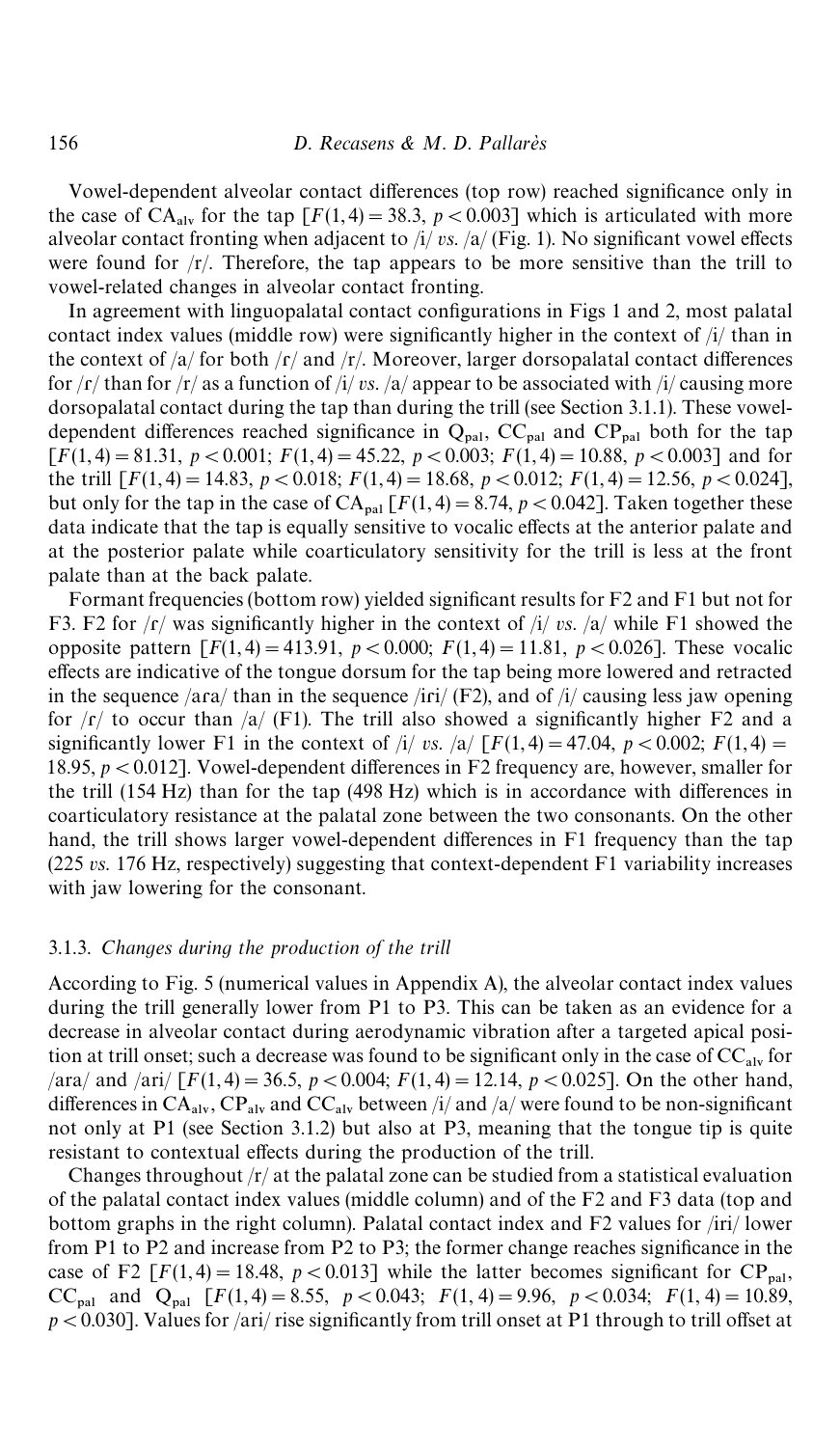*A study of* /ɾ/ *and* /*r*/ 157

<span id="page-14-0"></span>

Figure 5. Cross-speaker values for the alveolar contact indices (left), the palatal contact indices (middle) and the formant frequencies (right) at the first closure period  $(P1)$ , consonantal midpoint  $(P2)$  and final closure period  $(P3)$  during the trill. Data have been plotted separately for the VCV sequences /iCi/, /iCa/, /aCi/ and /aCa/.

P3 both for F2  $[F(1, 4) = 15.71, p < 0.017]$  and for CP<sub>pal</sub> and CC<sub>pal</sub>  $[F(1, 4) = 14.08$ ,  $p$  < 0.020;  $F(1, 4) = 8.25$ ,  $p$  < 0.045]. Regarding the sequences with V2 = /a/, no significant P1-to-P3 changes were found for  $\alpha$  and there was a significant decrease in F2 and F3 from  $|r|$  onset to  $|r|$  offset for  $\text{sin}\left[\frac{F(1,4)}{F(1,4)}\right] = 48.47$ ,  $p < 0.002$ ;  $F(1,4) = 11.22$ ,  $p<0.029$ ]. These data suggest that the tongue dorsum must attain a consonantdependent configuration in all /VrV/ sequences while adapting to the preceding vowel at trill onset and to the following vowel at trill offset. The coarticulatory reference of the adjacent vowels at the edges of the consonantal period is supported by statistical tests which reveal significant V1-dependent differences as a function of /i/ *vs*. /a/ in  $CC_{\text{pal}}$  and F2 at P1 (see Section 3.1.2) and significant V2-related differences in  $CP_{pal}$ ,  $CC_{pal}$  and F2 at P3  $[F(1,4) = 9.07, p < 0.039; F(1,4) = 8.54, p < 0.043;$  $F(1,4) = 20.90, p < 0.010$ .

Significant  $F1$  changes during the trill (middle graph on the right column) occur when V1 is produced with an open jaw  $(\frac{a}{a})$  but not when V1 involves jaw closing  $(\frac{h}{i})$ ; F1 was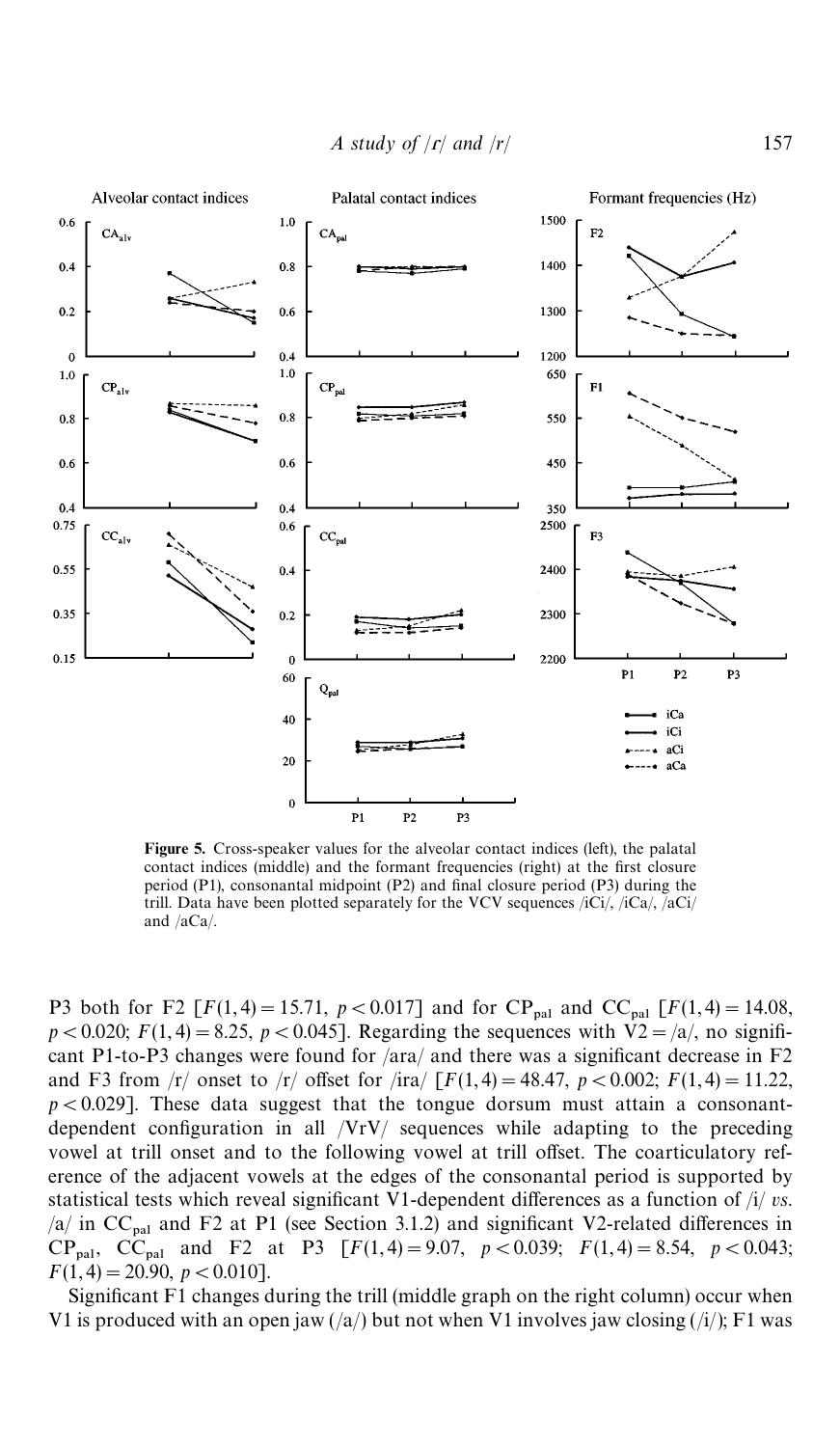found to lower significantly from P1 to P3 in the case of sequences  $\frac{\text{arg}}{\text{arg}}$  [*F*(1,4) = 17.67,  $p < 0.014$ ] and /ari/  $[F(1,4) = 11.06, p < 0.029]$  while undergoing non-significant changes along the consonantal period in the sequences /ira/ and /iri/. Moreover, voweldependent differences in F1 frequency were found to be significant for  $V1 = i/ v s$ . /a/ at P1 (Section 3.1.2) but not for  $V2 = i/\nu s$ . /a/ at P3. These F1 coarticulation data point to the conclusion that the trill is produced with more jaw lowering at onset than at offset when V1 =  $\alpha$  and that the presence of V1 =  $\alpha$  prevents jaw lowering at trill onset from occurring.

#### 3.1.4. *Alveolar*}*palatal correlations*

A large number of high alveolar-palatal correlation values for  $\frac{r}{r}$  *vs.*  $\frac{r}{n}$  in Table I is indicative of the tongue tip and the tongue dorsum behaving more interactively during the production of the tap than during the production of the trill.

For most speakers, the tap shows high positive correlations between  $CA<sub>aly</sub>$ , and  $Q<sub>nal</sub>$ ,  $CC_{\text{pal}}$  and  $CP_{\text{pal}}$ , since an increase in medio-postpalatal contact for  $\pi/2$  *vs.*  $\pi/2$  causes the fronting of alveolar contact. High correlations between  $CP_{\text{alv}}$  and any palatal contact index are less numerous than those for  $CA<sub>alv</sub>$ , meaning that, in comparison with front alveolar contact, back alveolar contact is less dependent on dorsopalatal contact changes; as expected,  $CP_{\text{av}}$  correlations are mostly negative in line with a dorsopalatal contact decrease in the /a/ condition yielding an increase in back alveolar contact (see [Fig. 1\)](#page-6-0).

Alveolar-palatal interactions for the trill conform to a pattern similar to those obtained for the tap in the case of speaker DR only, i.e., high positive correlation values were found to hold between  $CA_{\text{alv}}$  and all palatal contact indices but for  $CA_{\text{pal}}$ . Negative interactions between  $CA<sub>alv</sub>$  and the palatal contact index values for speaker DP may be due to his not succeeding in forming a complete alveolar closure for  $\frac{r}{r}$  when the tongue dorsum is being raised in the context of  $\pi/2$  (see [Fig. 2\)](#page-7-0). Analogous to the tap, both speakers show low negative  $r$  values between  $CP_{\text{alv}}$  and one or more palatal contact indices.

|               |                                                                                               |         |                                       | $CA_{\text{alv}}$ |                                 |                               | $CP_{\rm alv}$                                      |    |         |                               |         |
|---------------|-----------------------------------------------------------------------------------------------|---------|---------------------------------------|-------------------|---------------------------------|-------------------------------|-----------------------------------------------------|----|---------|-------------------------------|---------|
|               |                                                                                               | DR      | $_{\rm JP}$                           | JS                | DP                              | JC                            | DR                                                  | JP | JS      | DP                            | JC      |
| Tap           | $CA_{\text{pal}}$<br>$CP_{\text{pal}}$ 0.96*<br>$CC_{\text{pal}} 0.96*$<br>$Q_{\mathrm{pal}}$ | $0.94*$ | 0.68<br>$0.86*$<br>$0.86*$<br>$0.87*$ | 0.68              | 0.73                            | $0.99*$<br>$0.91*$<br>$0.94*$ | $-0.93*$<br>$-0.90*$<br>$0.81^*$ $0.97^*$ $-0.85^*$ |    | $0.87*$ | $-0.70$                       |         |
| Trill<br>(P1) | $CA_{\text{pal}}$<br>$CP_{\text{pal}}$ 0.80*<br>$CC_{\text{pal}} 0.80*$<br>$Q_{\text{pal}}$   | $0.85*$ |                                       |                   | $-0.73$<br>$-0.85*$<br>$-0.81*$ |                               | $-0.70$<br>$-0.70$                                  |    | $0.96*$ | $-0.78$<br>$-0.68$<br>$-0.67$ | $-0.72$ |

TABLE I.  $r$  correlation values about 0.7 or higher involving the alveolar contact indices (CA<sub>alv</sub>,  $CP_{\text{alv}}$ ) and the palatal contact indices  $(CA_{\text{pal}}, CP_{\text{pal}}, CC_{\text{pal}}, Q_{\text{pal}})$  for the five speakers (DR, JP, JS, DP, JC). Data correspond to the consonantal midpoint for the tap and to the first closure (P1) for the trill. Asterisks indicate the presence of significant correlation values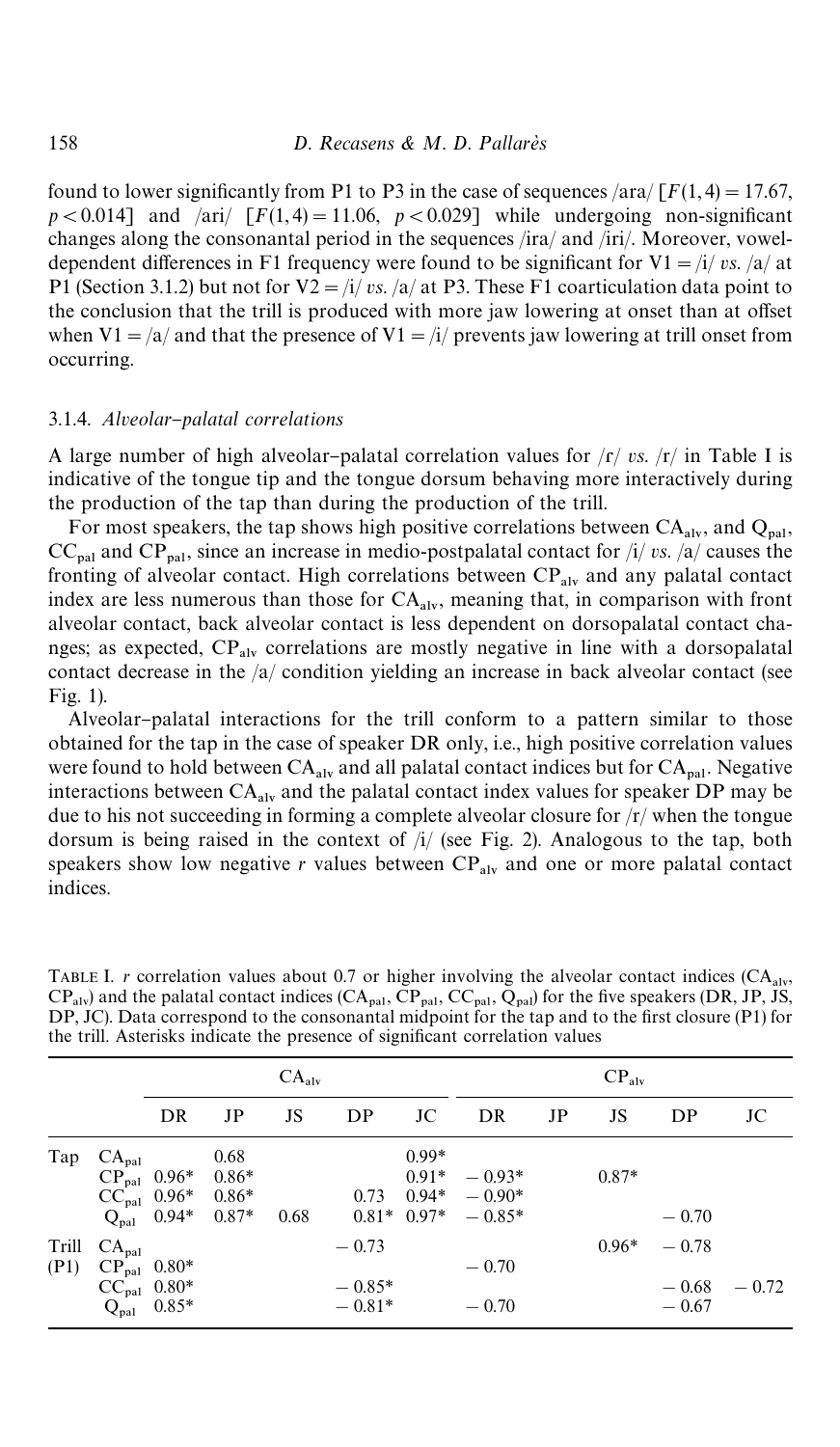#### 3.1.5. <*C*< *trajectories*

Average  $Q_{\text{pal}}$  (left) and F2 (right) trajectories for speaker DR in [Fig. 6](#page-17-0) provide representative information about the temporal implementation of the vocalic and consonantal lingual gestures during the production of all VCV sequences.

Trajectories for the symmetrical VCV sequences are displayed in the upper four graphs of the figure. Trajectories for /iri/ show that  $Q_{\text{nal}}$  and F2 lowering for the trill starts during V1 (before the 0 line-up point) and proceeds during V2 (after the vertical marks at the offset of the consonantal period). Interestingly enough, the  $Q_{\text{nal}}$  trajectory for /iri/ reveals that the tap also causes some decrease in dorsopalatal contact to occur during the preceding and following vowel /i/ which is in support of the production of this consonant involving some predorsum lowering.  $Q_{\text{pal}}$  and F2 trajectories for /ara/ and /ara/ exhibit no salient differences (some  $Q_{\text{pal}}$  increase from V1 to V2 may be related to the latter vowel being realized as [ə]).

Trajectories for the asymmetrical VCV sequences are represented in the lower four graphs. As with the symmetrical trajectories,  $Q_{\text{pal}}$  and F2 trajectories for /ira/ show an earlier onset of  $Q_{\text{pal}}$  and F2 lowering than those for /ira/; this  $Q_{\text{pal}}$  and F2 lowering motion may be said to end at a similar time in both sequences  $/$ ira $/$  and  $/$ ira $/$  relative to consonant onset due to the longer duration of the trill than the tap. Also, as for the symmetrical trajectories, there are no apparent differences between  $/ari/$  and  $/ari/$  at V1, i.e., raising of  $Q_{pal}$  and F2 appears to start at a similar moment in time for both sequences; however, the offset of this raising movement takes place at a later temporal point for  $\frac{r}{\sqrt{a}}$  than for  $\frac{r}{\sqrt{b}}$  which is in support of the trill being more compatible with  $\frac{a}{\sqrt{a}}$ than with /i/.

#### 3.2. *Coarticulatory direction*

#### 3.2.1. *C*-*to-V effects*

[Fig. 7](#page-18-0) presents data on the magnitude and temporal extent of anticipatory and carryover effects exerted by  $\frac{r}{\sqrt{r}}$  and  $\frac{r}{r}$  on both adjacent vowels and allows us to observe trends in C-to-V coarticulatory direction. Numerical values and the positive or negative sign of the magnitude (size) effects are reported in Appendix B; negative values in the table were converted to positive values in the figure since the goal was to compare the degree of coarticulation across the two coarticulatory directions.

C-to-V effects for the tap tend to favor the carry-over direction in the context of  $/i$  and the anticipatory direction in the context of  $\frac{a}{\text{else}}$  bars often exceed grey bars in the  $\frac{1}{\text{else}}$ vowel context condition while the reverse pattern holds in the /a/ condition). These differences in coarticulatory direction were found to be significant for the F2 temporal effects in the case of  $i/4$  and for the Q<sub>pal</sub> size effects in the case of  $\frac{a}{F(1, 4)} = 10.65$ ,  $p < 0.031$ ;  $F(1, 4) = 12.27$ ,  $p < 0.025$ ]. Turning to C-to-V coarticulation for the trill,  $Q<sub>pal</sub>$  gives preference to anticipation and F2 favors carry-over independently of the contextual vowel; direction differences were found to be significant for  $Q_{\text{pal}}$  size in the context of  $\frac{1}{4}$  and  $\frac{1}{2}$  [*F*(1, 4) = 9.75, *p* < 0.035; *F*(1, 4) = 17.53, *p* < 0.014], and for F2 in the context of /a/ both in size and in temporal extent  $\lceil F(1, 4) = 8.49, p < 0.043; F(1, 4) =$ 9.85,  $p < 0.035$ ].

A comparison between C-to-V effects for the tap and those for the trill reveals the following scenario. Effects of size and temporal extent are more prominent for the trill than for the tap in the  $/i$  condition; indeed, grey and black bars are consistently higher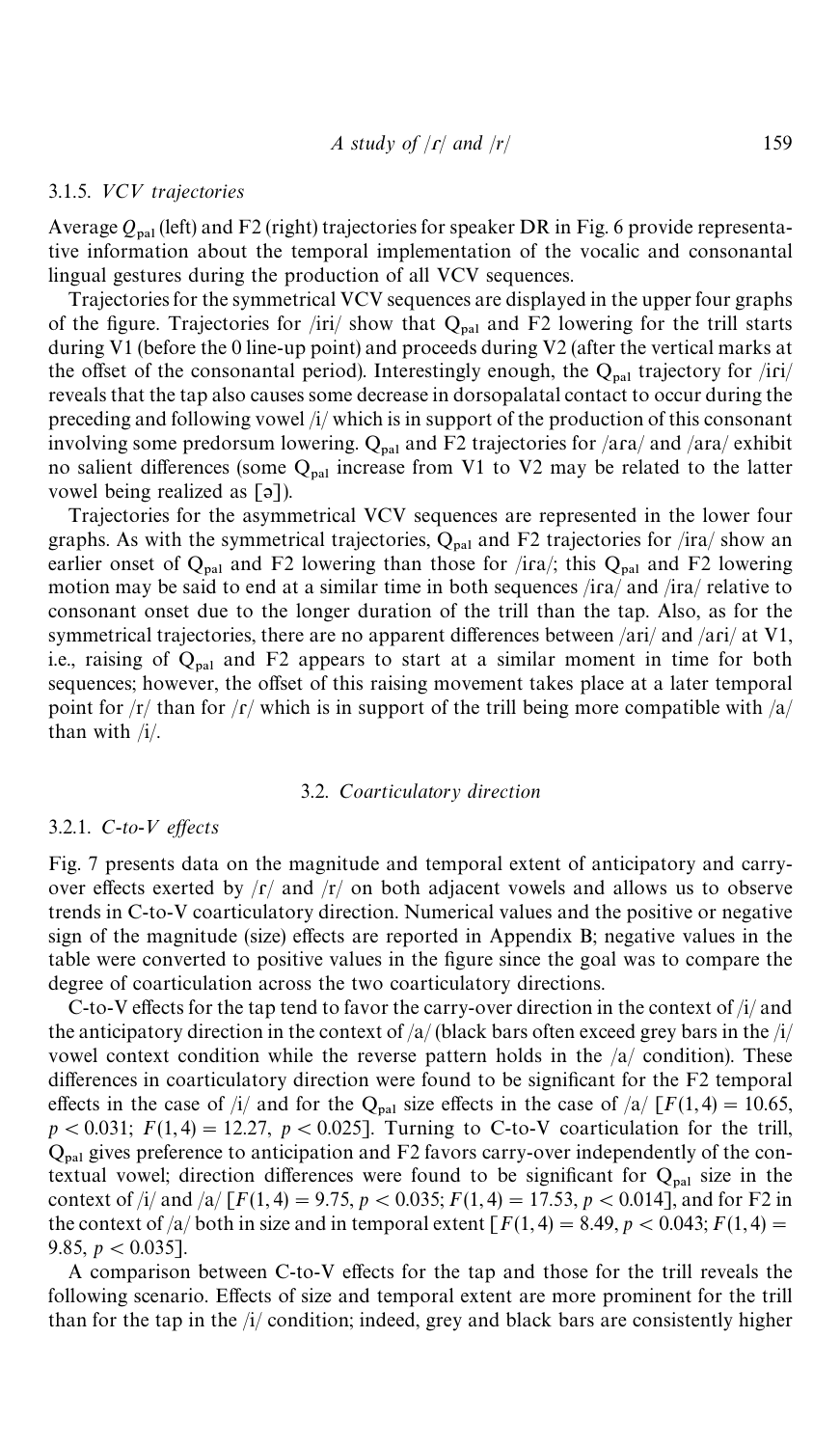<span id="page-17-0"></span>

Figure 6.  $Q_{\text{pal}}$  trajectories (left) and F2 trajectories (right) for symmetrical (above) and asymmetrical (below) VCV sequences with a tap and a trill. Trajectories for /iCi/ and /iCa/ (continuous lines) and for /aCi/ and /aCa/ (dashed lines) have been lined up at the onset of the consonantal period (0 ms value along the temporal axis). Short vertical marks crossing the  $Q_{\text{pal}}$  and F2 trajectories have been inserted at the start of the consonant interval. Data correspond to a single speaker (DR).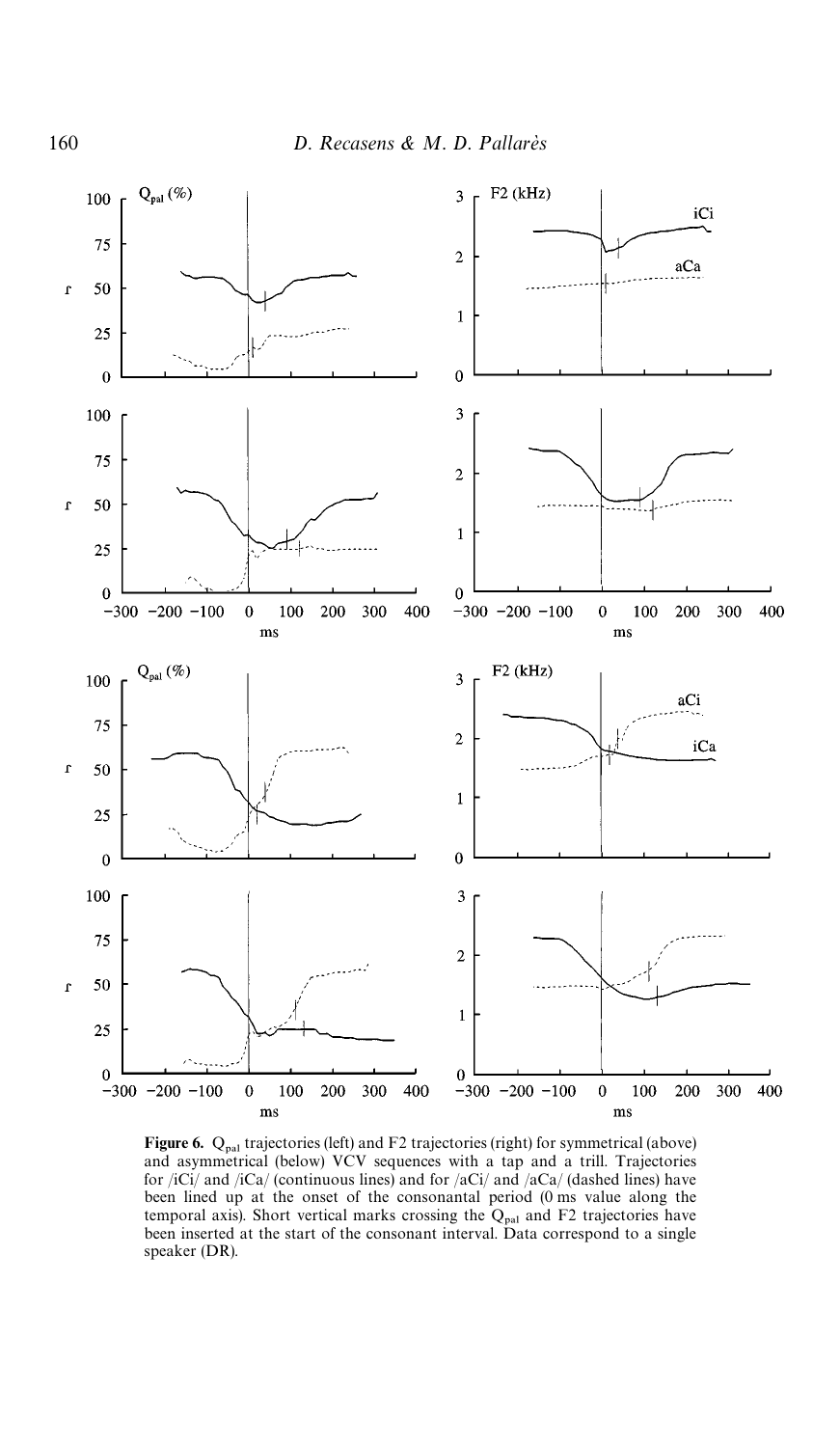<span id="page-18-0"></span>

*A study of*  $|r|$  *and*  $|r|$  161

Figure 7. Cross-speaker C-to-V effects in size and temporal extent for the tap and for the trill in the  $\frac{1}{\sqrt{1-\frac{1}{n}}}$  (left) and  $\frac{1}{\sqrt{1-\frac{1}{n}}}$  context conditions. Data have been plotted separately for  $Q_{\text{pal}}$  (above) and F2 (below), and for the anticipatory direction (grey bars) and the carry-over direction (black bars).

for  $\frac{r}{r}$  than for  $\frac{r}{r}$  in this vowel context. There were significant anticipatory consonant dependent differences for  $Q_{\text{nal}}$  size and temporal extent  $\lceil F(1, 4) \rceil = 21.08$ ,  $p < 0.010$ ;  $F(1,4) = 11.45$ ,  $p < 0.028$ ] as well as for F2 size and temporal extent  $\lceil F(1,4) = 82.36$ ,  $p < 0.001$ ;  $F(1,4) = 27.69$ ,  $p < 0.006$ ]. There were significant carryover differences for  $Q_{\text{pal}}$  size and temporal extent  $[F(1, 4) = 21.71, p < 0.010; F(1, 4) = 54.97, p < 0.002]$  but not so for F2. It thus appears that, while both consonants exert some tongue dorsum lowering and retraction on /i/ (size effects from /r/ and / $r/$  on /i/ are always negative; see Appendix B), this becomes more so in respect of anticipatory effects for  $/r/c$ . C-to-V effects on /a/ are also often more prominent for the trill than for the tap but only reach statistical significance in anticipatory  $Q_{\text{pal}}$  size  $[F(1,4) = 14.34, p < 0.019]$  and in carryover effects on F2 temporal extent  $[F(1,4) = 12.25, p < 0.025]$ .

#### 3.2.2. V-to-C coarticulation

Coarticulatory direction for the vocalic effects during the consonantal period are shown in [Fig. 8](#page-19-0) which shows anticipatory and carry-over V-to-C size effects for the tap and at P1, P2 and P3 for the trill in both fixed vowel conditions (numerical values are presented in Appendix C).

Vocalic effects on the tap were found to be significant in most cases.  $Q_{pal}$  showed significant anticipatory and carry-over effects in the context of  $\pi/[(F(1, 4) = 23.9, p <$ 0.008;  $F(1,4) = 65.45$ ,  $p < 0.001$ ] and only significant carry-over effects in the context of  $\sqrt{a}$  [ $F(1,4) = 94.32$ ,  $p < 0.001$ ]. On the other hand, F2 showed significant anticipatory and carry-over effects in the context of  $i/$  [ $F(1, 4) = 55.7$ ,  $p < 0.002$ ;  $F(1, 4) = 467.38$ ,  $p < 0.000$ ] and in the context of  $\frac{\lambda}{F(1, 4)} = 91.21$ ,  $p < 0.001$ ;  $F = 110.54$ ,  $p < 0.000$ ]. Moreover, there was a clear trend for carry-over effects (back bars) to exceed anticipatory effects (grey bars) which happened to be significant in the case of F2 in both vowel contexts  $[F(1,4) = 18.7, p < 0.012]$  but not so in the case of  $Q_{\text{pal}}$ .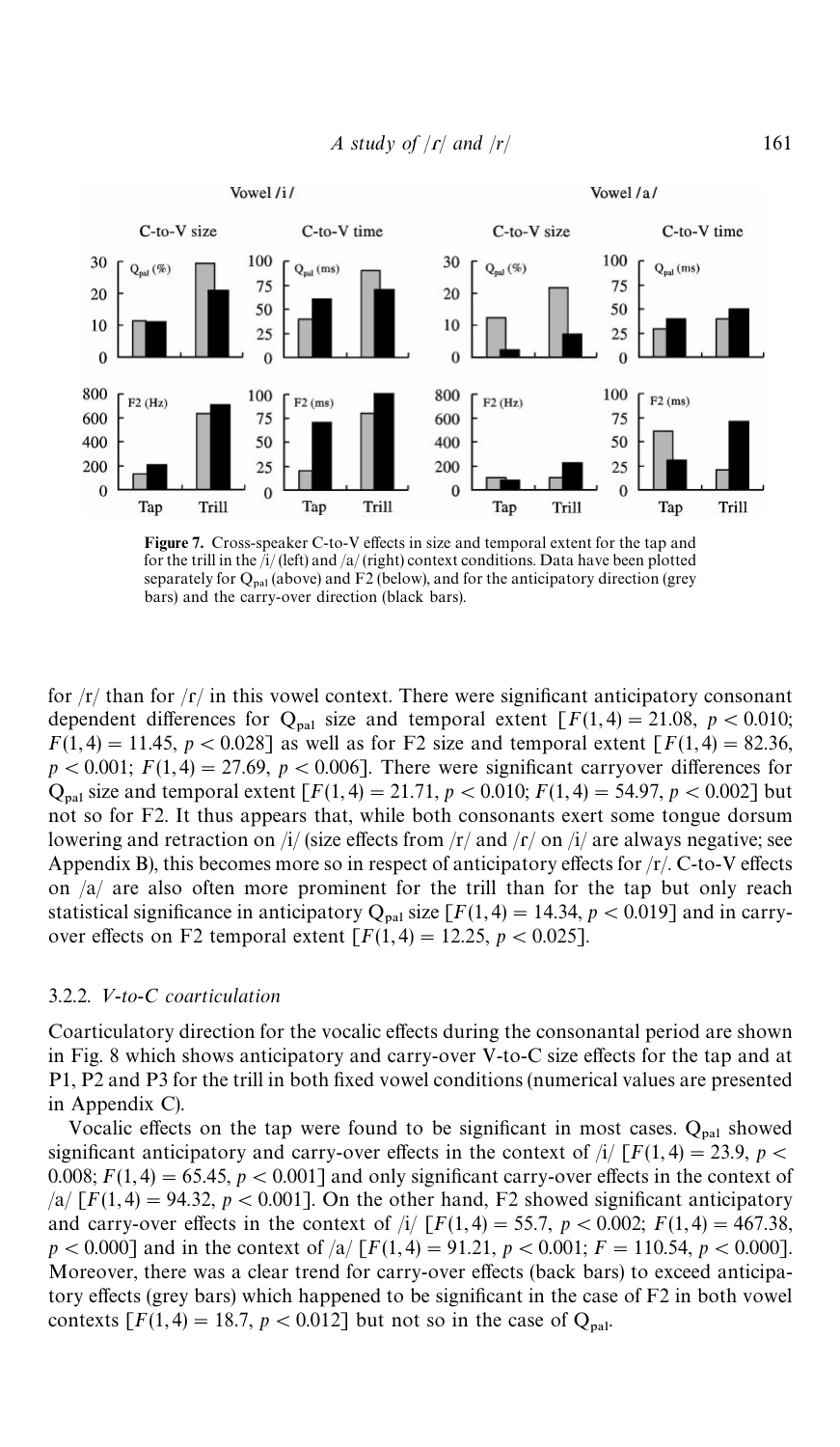#### $V-to-C$  (size)

<span id="page-19-0"></span>

Figure 8. Cross-speaker V-to-C size effects at consonantal midpoint for  $/r/$  and at P1, P2 and P3 for  $/r/$  in the  $\frac{1}{4}$  and  $\frac{1}{4}$  context conditions. Data have been plotted separately for  $Q_{\text{pal}}$  (above) and F2 (below), and for the anticipatory direction (grey bars) and the carry-over direction (black bars).

Anticipatory and carry-over vocalic effects during the trill were more often significant in the context of  $/i/$  than in the context of  $/a/$ . In the former vowel context, vocalic carry-over effects reached significance at P1 for Q<sub>pal</sub> and F2 [ $F(1,4) = 9.62$ ,  $p < 0.036$ ;  $F(1,4) = 184.41$ ,  $p < 0.000$ ] and significant vocalic anticipatory effects occurred at P2 and at P3 also for  $Q_{\text{pal}}$  [*F*(1,4) = 10.34, *p* < 0.032; *F*(1,4) = 9.17, *p* < 0.039] and for F2  $[F(1, 4) = 13.31, p < 0.022; F(1, 4) = 22.95, p < 0.009$ . The same trend was found to hold in the context of  $\frac{a}{a}$  for F2 only, i.e., significance was reached by vocalic carry-over effects at P1  $[F(1, 4) = 23.30, p < 0.008]$  and by vocalic anticipatory effects at P2  $[F(1,4) = 17.56, p < 0.014]$  and at P3  $[F(1,4) = 14.23, p < 0.020]$ . Differences between V-to-C anticipation and carry-over were found to be most robust for F2 both at P1, where vocalic carry-over effects exceeded significantly vocalic anticipatory effects in the context of  $\frac{1}{4}$  and  $\frac{1}{2}$  [*F*(1, 4) = 20.77, *p* < 0.010; *F*(1, 4) = 16.15, *p* < 0.016], and at P3, where vocalic anticipatory effects turned out to be significantly larger than vocalic carry-over effects in both vowel context conditions  $[F(1, 4) = 17.43, p < 0.014;$  $F(1,4) = 14.93$ ,  $p < 0.018$ ]. In summary, judging from the coarticulatory situation at P2 (i.e., at trill midpoint), there appears to be a trend to favor vocalic anticipation throughout  $\langle r \rangle$ ; as expected, P1 is mostly sensitive to V1-dependent carry-over coarticulation and P3 and V2-dependent anticipatory effects.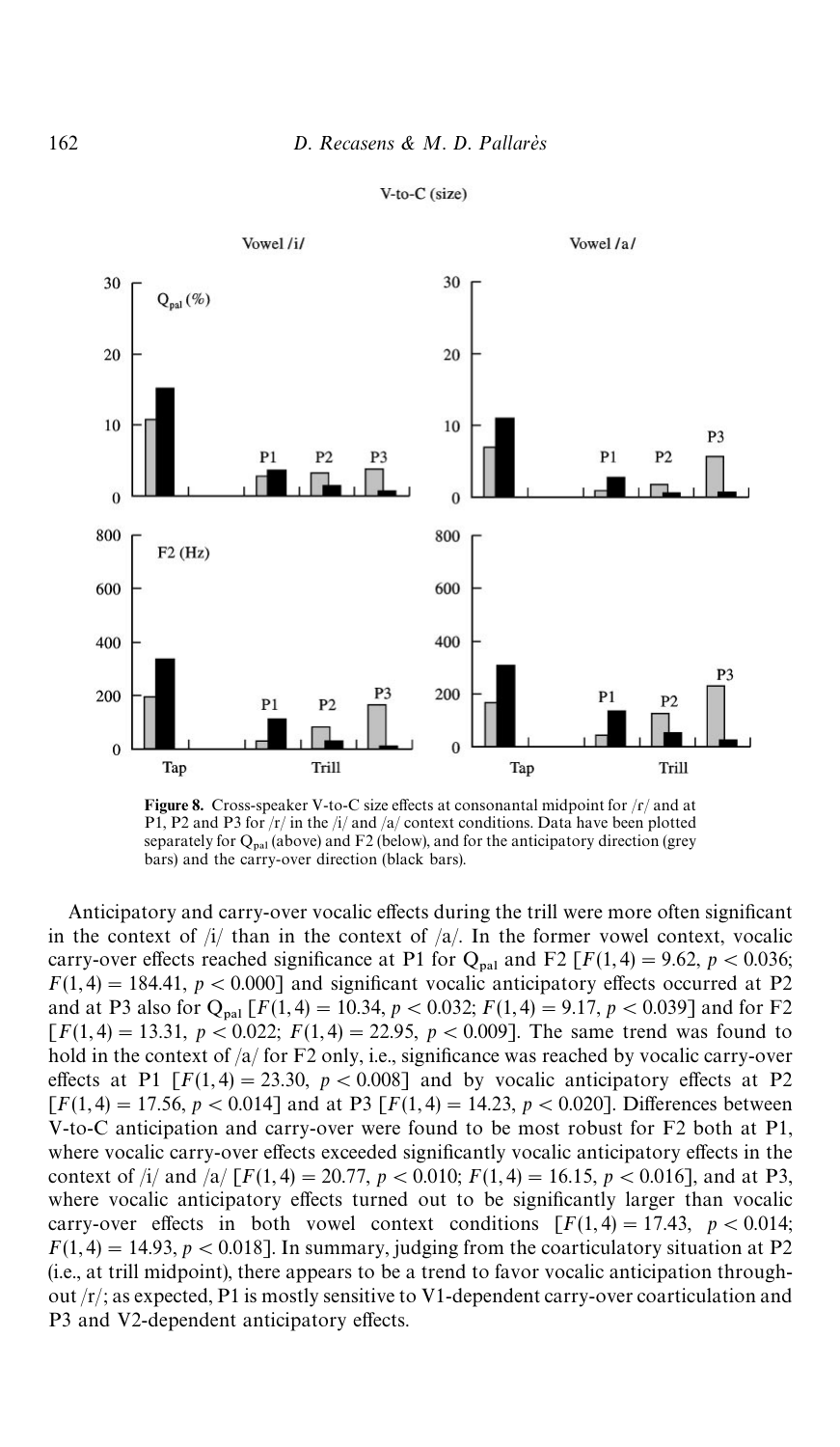#### <span id="page-20-0"></span>3.2.3. <-*to*-< *coarticulation*

V-to-V coarticulation values across the tap and the trill are reported in Appendix D. Overall, the size and temporal V-to-V effects are larger and longer for the tap than for the trill in both fixed vowel contexts with only one exception, i.e., short V-to-V temporal effects in  $Q_{\text{pal}}$  happen to be quite similar across the two consonants.

Coarticulatory effects across the tap show no preference for either direction in the  $/i/$ context condition (except for the  $F2$  temporal effects which show a non-significant tendency towards favoring carry-over coarticulation). On the other hand, carry-over effects across  $\sqrt{r}$  in the fixed  $\sqrt{a}$  condition were found to be more prominent than anticipatory effects, and reached significance in F2 size  $[F(1,4) = 25.83, p < 0.007]$ . The trill shows some more evidence of V-to-V anticipation over V-to-V carry-over in most cases, whether in the context of  $\frac{i}{a}$  or in the context of  $\frac{a}{b}$ , though these differences turned out to be non-significant.

#### 4. Discussion and Conclusions

The data reported above, in conjunction with previous findings for other alveolar consonants (Recasens, Fontdevila & Pallarès, 1992, 1995; Recasens, Farnetani, Fontdevila & Pallarès, 1993), give a clear account of the lingual gestures for  $\frac{r}{\tan \theta}$  /r/, and of the way in which these consonants coarticulate with adjacent vowels. The data also shed light on the phonological status of the rhotic consonants.

#### 4.1. *Production characteristics*

The tap is articulated with a restricted short apicoalveolar closure and more predorsum lowering than other alveolars. In comparison with  $/n/$ ,  $/r/$  involves less apico-predorsal coupling and exhibits larger dorsopalatal and F2 troughs in the sequence /iCi/.

The execution of several successive alveolar contacts leads to the trill being produced with a more retracted apicoalveolar closure than the tap, as well as with more tongue predorsum lowering, particularly in the context of /i/ and with more jaw opening, particularly in the context of /a/. VCV articulatory and acoustic trajectories also indicate that, in comparison with the tap, the articulatory configuration for  $\frac{r}{i}$  is more antagonistic to that for a high front vowel and more compatible with that for a low vowel. Evidence has been provided of little variation in alveolar closure fronting as a function of voweldependent changes in tongue dorsum raising which suggests that /r/ involves a high degree of tongue body constraint. This is supported by the achievement of an invariant articulatory target during the consonantal period in all VCV sequences. Differences between  $\langle r \rangle$ and dark /l/ (which also involves active tongue body lowering and backing) should be pointed out: the alveolar closure is more retracted for the trill than for dark /l/ and little vocalic coarticulation occurs in either case. Furthermore in comparison with  $\frac{r}{\lambda}$  dark  $\frac{1}{\lambda}$ exhibits less dorsal contact at the sides of the palatal zone and a lower F2 presumably since it is produced with more tongue dorsum lowering when adjacent to both  $/i$  and  $/a$ .

#### 4.2. *General coarticulatory trends*

Differences in articulatory constraint between  $\frac{r}{a}$  and  $\frac{r}{a}$  account for patterns of coarticulatory sensitivity and coarticulatory dominance. The tap has been found to allow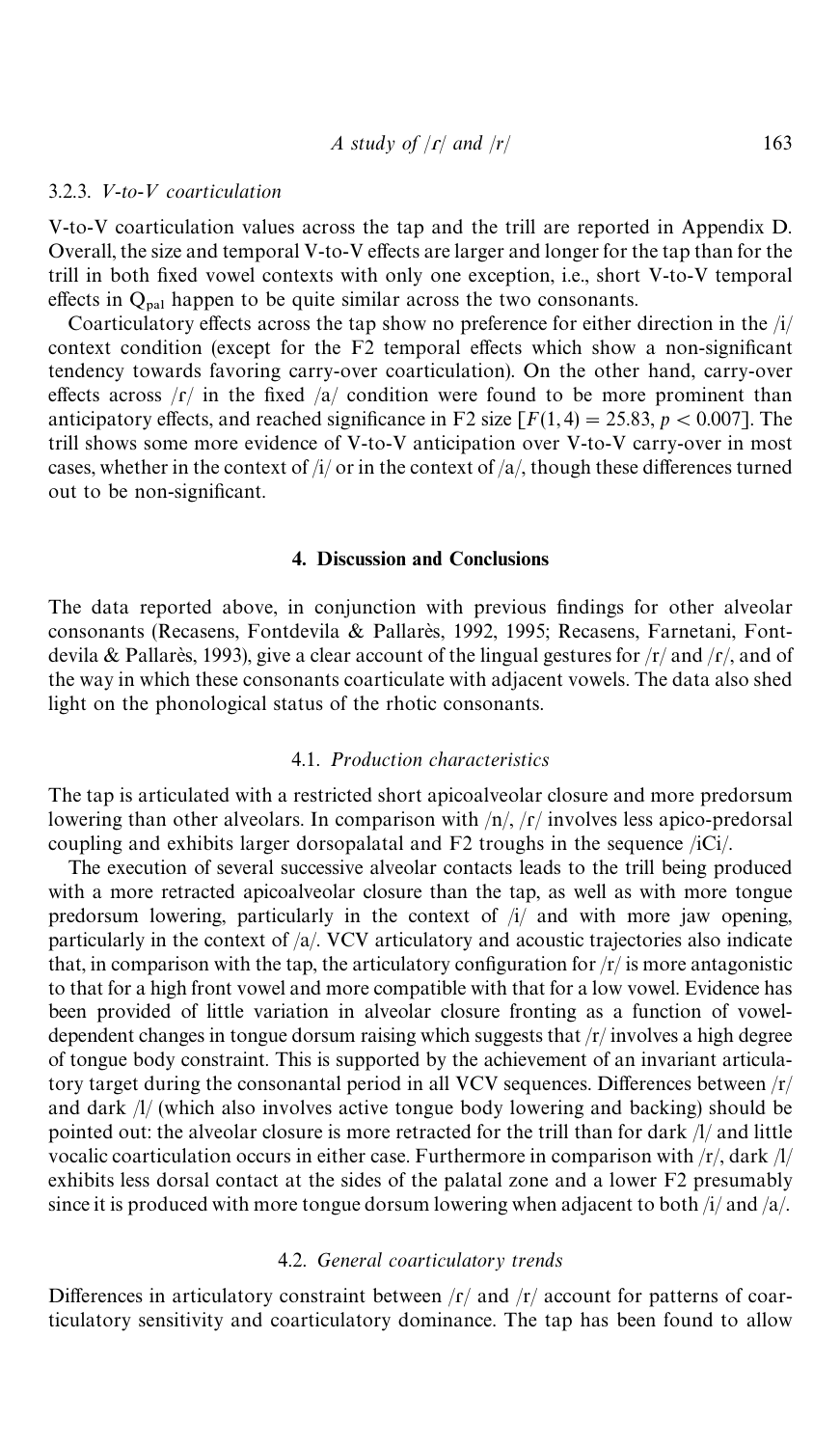some vowel-dependent effects in alveolar closure fronting and substantial vocalic coarticulation all over the palatal zone, meaning that the tongue dorsum is relatively free to adapt to the adjacent phonetic segments. The trill however shows a more fixed apicoalveolar closure and is less sensitive to tongue predorsum variations both at onset and offset  $(i)/$  causes an increase in dorsal contact at the mediopostpalate but not so at the prepalate). F1 coarticulation data suggest that the trill is more sensitive than the tap to vowel-dependent changes in oral opening degree.

The lingual gesture for  $\frac{r}{i}$  is highly constrained and antagonistic with respect to that for  $/i$ . Thus, in comparison with  $/r/$ , the trill is more resistant to effects from  $/i/$  and exerts more prominent C-to-V effects on this vowel (mostly in an anticipatory direction). On the other hand, C-to-V effects on  $\frac{a}{x}$  are similar for both consonants though still somewhat more prominent for  $/r/$  than for  $/r/$ . The coarticulatory scenario for  $/iri/$  is comparable to that for /ili/ (with dark  $\Lambda$ /) and is in support of the notion that C-to-V effects prevail over V-to-C effects when the vowel and the consonant are produced with highly constrained and antagonistic lingual gestures; it is as if the speaker had to make sure that the consonantal closure or constriction is achieved satisfactorily in these circumstances. Though  $\frac{r}{s}$  is articulated with less tongue dorsum lowering than dark  $\frac{1}{\sqrt{1}}$ , the trill exerts more prominent effects on  $/i/$  than the alveolar lateral (i.e., longer C-to-V effects in  $Q_{\text{nal}}$  and F2) which may be related to manner requirements on trilling performance. Moreover, in comparison with dark  $/1/$ , anticipatory C-to-V effects in F2 from  $\vert r \vert$  on  $\vert a \vert$  are shorter and smaller, but carry-over effects are longer and slightly larger.

#### 4.3. *Direction of coarticulation*

As pointed out in the Introduction, the DAC model defines the relationship between the direction of vocalic coarticulation and that of consonantal coarticulation. Interactions between both coarticulation types reported in the present paper are essentially in agreement with predictions from the DAC model and with the findings of previous studies.

Data for the tap will be summarized first. In the fixed  $\frac{1}{2}$  context condition, consonantal and vocalic coarticulation were found to favor carry-over effects (in the sequence pair  $\pi/$ iri/- $\pi/$ ) over the anticipatory effects ( $\pi/$ iri/- $\pi/$ ira/) which is analogous to the situation for /n/ and accords with predictions from the DAC model. Indeed it has been argued in Section 1.2 that inertial constraints associated with vowel-related tongue dorsum raising during the consonant account for C-to-V effects on  $\pi/$  being mostly carry-over which contributes to blocking of the V2-dependent anticipatory effects. The scenario in the fixed  $\sqrt{a}$  context condition differs from that reported in VCV sequences with  $\sqrt{n}$  in previous studies. As with  $/n/$ , C-to-V effects from  $/r/$  on  $/a/$  tend to be more salient at the anticipatory level ( $\langle \text{ara}/\text{-}\langle \text{ari}/\rangle$ ) than at the carry-over level ( $\langle \text{ara}/\text{-}\langle \text{ira}/\rangle$ ) in agreement with apical activity for alveolar consonants being anticipated freely during a preceding low vowel. However, the C-to-V anticipatory component appears to be stronger for the alveolar nasal than for the alveolar tap (perhaps since apical raising proceeds more slowly for  $/n/$  than for  $\frac{r}{)}$  which may account for why there is more vocalic anticipation than vocalic carry-over in VCV sequences with  $/n/$ , while vocalic carry-over effects are more prominent than vocalic anticipatory effects in VCV sequences with  $\frac{\Gamma}{\Gamma}$ . This partial disagreement between the coarticulatory behavior for  $\sqrt{r}$  and for  $\sqrt{n}$  in the context of /a/ suggests that information about speed of gestural movements may have to be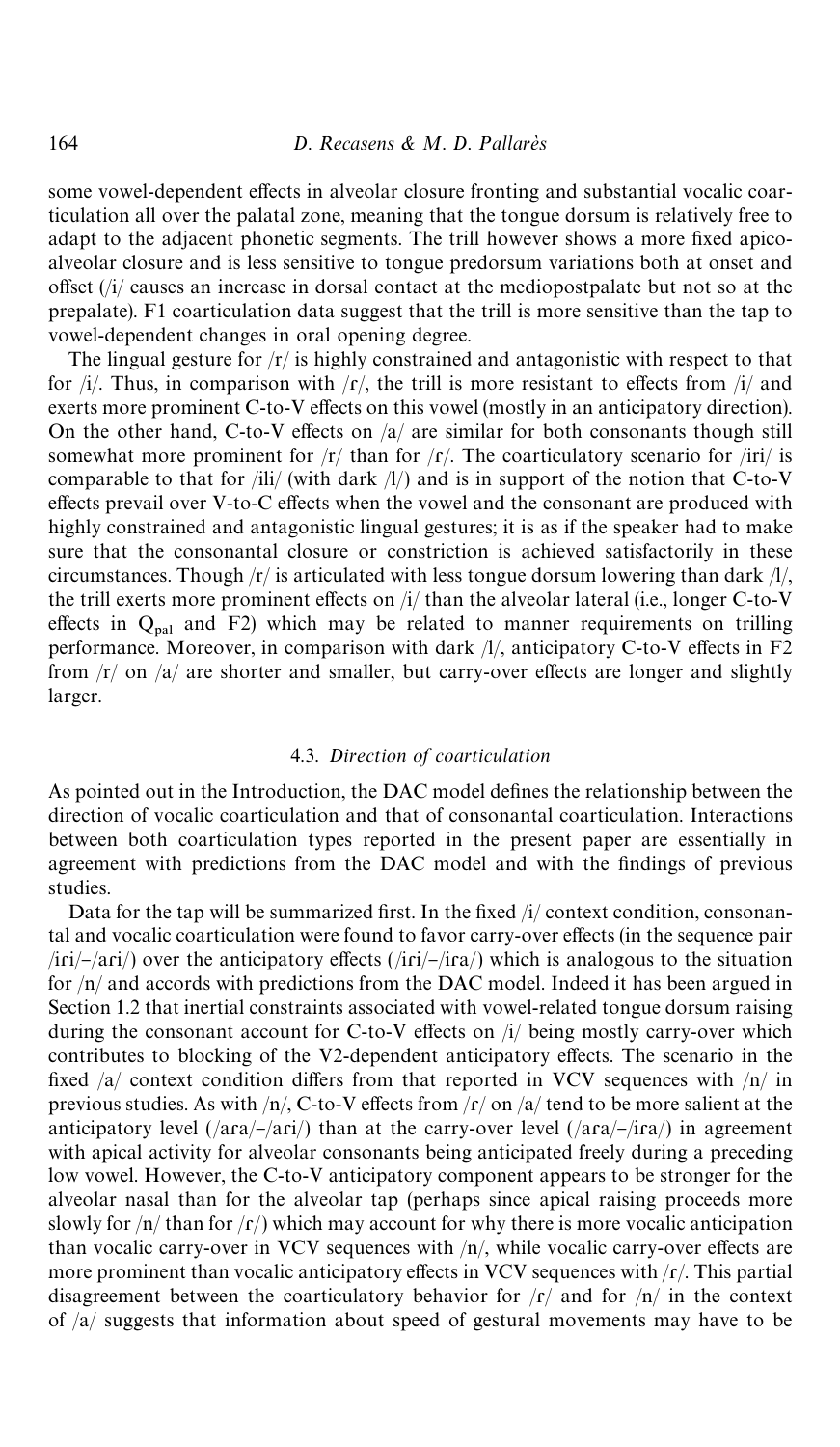incorporated into the DAC model. Indeed, differences in velocity of articulatory displacement may explain why apico-laminal consonants favoring C-to-V anticipation may allow more vocalic anticipation (as in  $/n/$ ) or else more vocalic carry-over (as in  $\Gamma$ ).

Analogous to dark /l/, the trill gives more weight to C-to-V anticipation over C-to-V carry-over in the /i/ context condition (clearly so for  $Q_{\text{nal}}$ ) since the lingual gesture for  $\vert r \vert$  is initiated quite early in this antagonistic vowel environment. As for vocalic coarticulation, anticipatory effects have been found to prevail over carry-over effects at P2 or trill midpoint which is analogous to the scenario for dark  $\frac{1}{a}$  and should be attributed to consonantal anticipation blocking, to a large extent, the vocalic carry-over effects associated with V1. In the  $\alpha$  context condition, while C-to-V effects for  $|r|$  do not give priority to any coarticulatory direction ( $Q_{\text{pal}}$  size effects favor anticipation over carry-over while  $F2$  temporal effects favor the opposite pattern), there is again a trend for anticipatory vocalic coarticulation to be more prominent than carry-over effects at trill midpoint  $(P2)$ ; this picture is analogous to that for dark  $\frac{1}{x}$  which favors the anticipatory direction both for the consonantal effects and for the vocalic effects. This scenario for the trill is in accordance with predictions from the DAC model in conforming to the principle that consonantal gestures requiring much anticipation (such as those for dark  $\Lambda/\Lambda$ ) allow more vocalic anticipation than vocalic carry-over.

Trends summarized in Sections 4.2 and 4.3 suggest that systematicities in V-to-C and V-to-V coarticulatory behavior may be related to a large extent to the temporal activation and the biomechanical properties of the lingual articulators for the performance of specific consonantal gestures. The principle that the V-to-V mode of coarticulation is much dependent on the C-to-V mode has been shown to account for patterns of coarticulatory sensitivity and coarticulatory dominance as well as for patterns of coarticulatory direction.

#### 4.4. *Phonological status*

It was proposed in the Introduction that  $\frac{r}{\pi}$  and  $\frac{r}{\pi}$  ought to exhibit similar production mechanisms and similar patterns of coarticulatory direction if the trill is to be considered a geminate version of the tap. Data reported in this paper suggest that the two consonants are articulated with different lingual gestures (see Section 4.1), i.e.,  $/r/$  involves more apical retraction and more predorsum lowering than  $/r$ . General coarticulation effects appear to be in support of this notion: the lingual gesture for the trill is highly resistant to effects from  $\pi/4$  and exerts maximal coarticulation on this vowel while C-to-V effects for the tap are especially salient in vowel contexts facilitating apical raising (i.e., /a/). Moreover, patterns in coarticulatory direction in VCV sequences summarized in Section 4.3 are also consonant-dependent and thus more in line with the two-gestural account: VCV sequences with the trill favor anticipatory *vs*. carry-over direction both for the C-to-V effects and for the vocalic effects; on the other hand, the tap gives priority to the carry-over direction for C-to-V effects on  $\frac{1}{4}$  and for all vocalic effects, and to the anticipatory direction for C-to-V effects on  $/a$ .

While many phonological systems could advocate treating  $\frac{r}{a}$  as the geminate correlate of  $\frac{f}{f}$ , we feel that the distributional evidence supporting such analysis is weak. Thus, it is not clear how this solution could account for why a trill cannot be split by a syllable boundary (see Section 1.3). This weakness coupled with evidence of qualitative distinct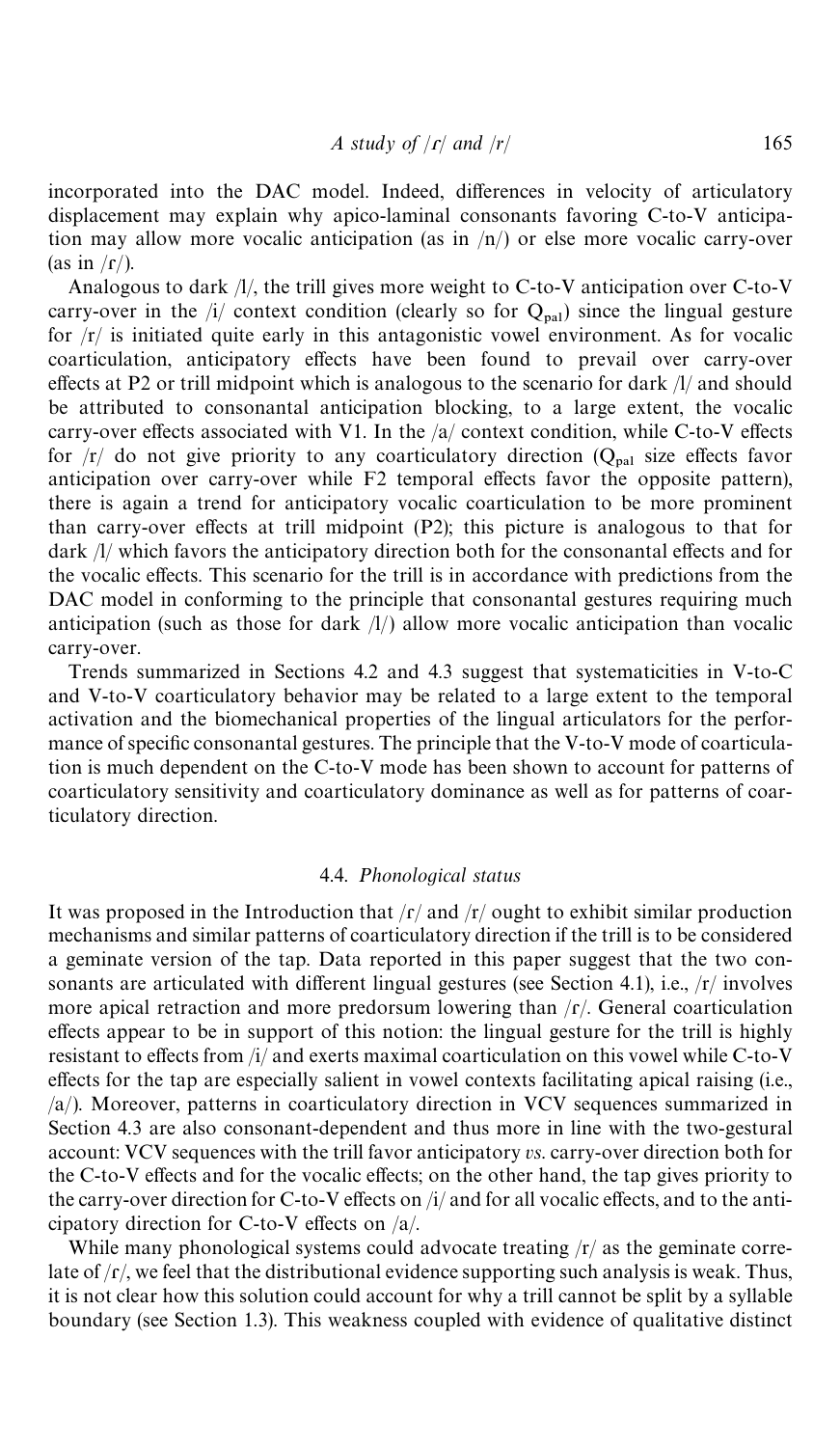gestural properties suggests that trills are probably not geminate taps at any level of phonological representation.

This research has been funded by Grant PB96-0103 from the Ministry of Education of Spain and by Grant 1997SGR 00290 from the Catalan Government. We would like to thank M. J. Solé and two anonymous reviewers for their useful remarks on previous versions of the paper.

#### References

- Catford, J. C. (1977) *Fundamental problems in phonetics*. Edinburgh: Edinburgh University Press. Bothorel, A. (1971)  $\hat{A}$  propos du Breton parlé à Argol. Quelques observations sur les consonnes geminées,
- *Travaux de l'Institut de Phonétique de Strasbourg*, 3, 195-233.
- Dart, S. N. (1991) Articulatory and acoustic properties of apical and laminal articulations, *UCLA Working Papers in Phonetics*, 79.
- Delattre, P. (1971) Consonant gemination in four languages: an acoustic, perceptual, and radiographic study, *International Review of Applied Linguistics in Language Teaching*, 9, (31–52), 2 (97–113).
- Fant, G. (1960) *Acoustic theory of speech production*. The Hague: Mouton.
- Farnetani, E. (1990) V-C-V lingual coarticulation and its spatiotemporal domain. In *Speech production and* speech modelling (W. J. Hardcastle & A. Marchal, editors), pp. 93-120. Dordrecht: Kluwer Publications.

Fontdevila, J., Pallarès, M. D. & Recasens, D. (1994) The contact index method of EPG data reduction, *Journal of Phonetics*, 22, 141-154.

Hardcastle, W. J., Jones, W., Knight, C., Trudgeon, A. & Calder, G. (1989) New developments in electropalatography: a state-of-the-art report, *Clinical Linguistics and Phonetics*, 3, 1-38.

Harris, J. W. (1969) *Spanish phonology*. Cambridge: MIT Press.

- Ladefoged, P. & Maddieson, I. (1996) The sounds of the world's languages. Oxford: Blackwell.
- Lindau, M. (1985) The story of /r/. In *Phonetic linguistics. Essays in honor of P. Ladefoged* (V. A. Fromkin, editor), pp. 157-167. New York: Academic Press.
- McGowan, R. (1992) Tongue-tip trills and vocal tract wall compliance, *Journal of the Acoustical Society of* America, 91, 2903-2910.
- Navarro Tomás, T. (1972) *Manual de pronunciación española*. 17th edition. Madrid: Consejo Superior de Investigaciones Científicas.
- Quilis, A. & Fernández, J. A. (1972) *Curso de fonética y fonología españolas*. 6th edition. Madrid: Consejo Superior de Investigaciones Científicas.
- Recasens, D. (1987) An acoustic analysis of V-to-C and V-to-V coarticulatory effects in Catalan and Spanish VCV sequences, *Journal of Phonetics*, 15, 299-312.
- Recasens, D. (1991) On the production characteristics of apicoalveolar taps and trills, *Journal of Phonetics*, 19, 267-280.
- Recasens, D., Fontdevila, J. & Pallarès, M. D. (1992) Alveolar-palatal correlations in coarticulatory activity for a selected group of Catalan consonants, *Bulletin de la Communication Parlée*, 2, 59-72.
- Recasens, D., Farnetani, E., Fontdevila, J. & Pallarès, M. D. (1993) An electropalatographic study of alveolar and palatal consonants in Catalan and Italian, *Language and Speech*, 36, 213–234.
- Recasens, D., Fontdevila, J. & Pallarès, M. D. (1995) Velarization degree and coarticulatory resistance for  $/1/n$ Catalan and German, *Journal of Phonetics*, 23, 37-52.
- Recasens, D., Fontdevila, J. & Pallarès, M. D. (1996) Alveolar-palatal correlations for velarized and non velarized /l/, *Journal of Phonetics*, 24, 165-185.
- Recasens, D. & Pallarès, M. D. (1995) Articulatory-acoustic correlations and coarticulatory resistance in consonants, *European Journal of Disorders and Communication*, 30, 203-212.
- Recasens, D., Pallarès, M. D. & Fontdevila, J. (1997) The DAC model of lingual coarticulation. Evidence from VCV coarticulatory patterns, *Journal of the Acoustical Society of America*, 102, 544–561.
- Solé, M. J. (in press) Phonological universals: trilling, voicing and frication, *Proceedings of the 24th Berkeley* ¸*inguistics Society*.
- Stevens, K. N. (1998) *Acoustics phonetics*. Cambridge: The MIT Press.
- Vaxellaire, B. (1995) Single vs. double (abutted) consonants across speech rate. X-ray and acoustic data for French, *Proceedings of the XIIIth International Congress of Phonetic Sciences* (K. Elenius & P. Branderud, editors), 1, 384-387. Arne Strömbergs Grafiska: Stockholm.
- Wheeler, M. (1979) *Phonology of Catalan*. Oxford: Blackwell.

<span id="page-23-0"></span>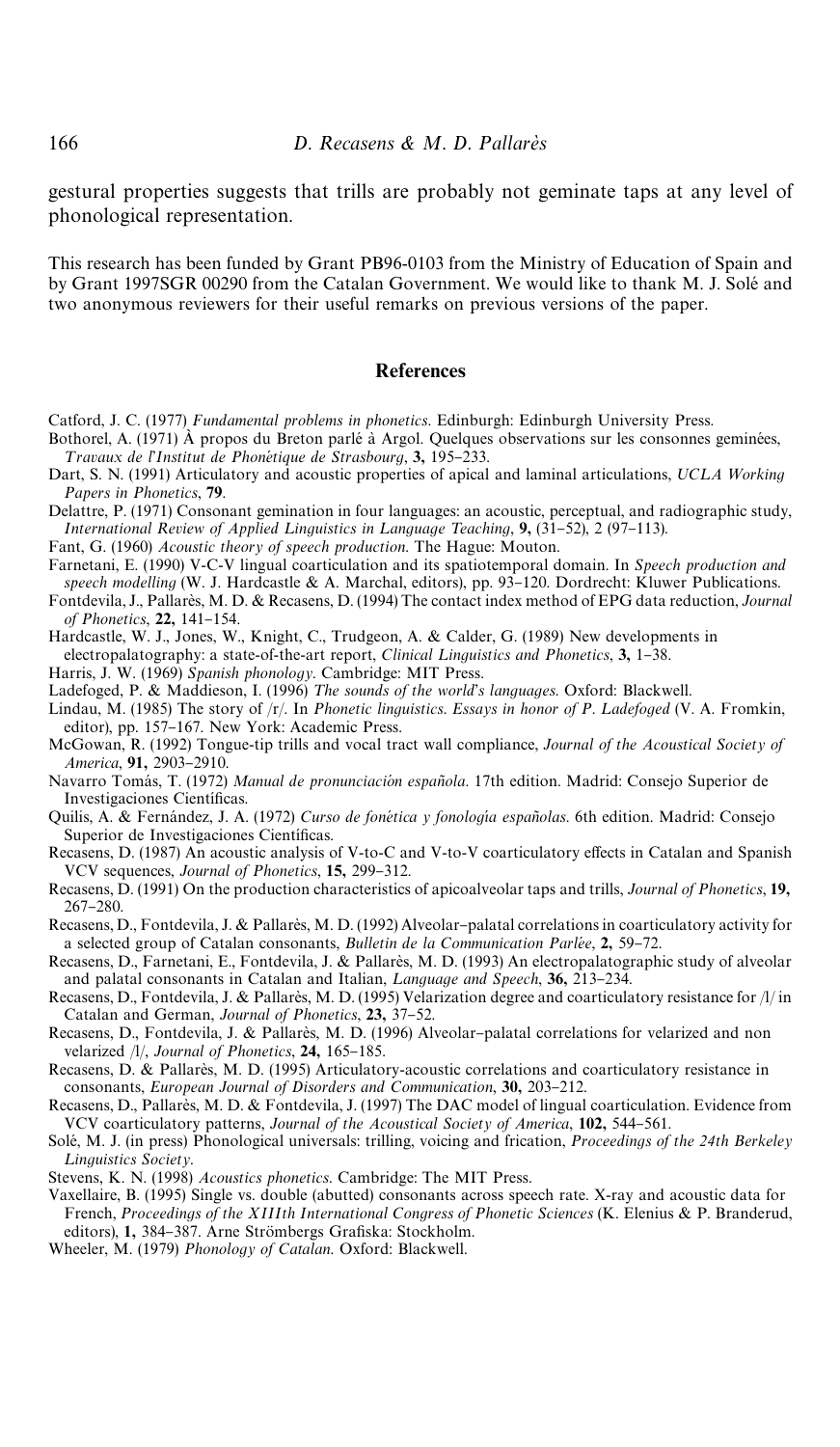Appendix A Appendix A

Mean contact index values and formant frequency values (in Hz) for the tap and the trill in the four VCV sequences under analysis. Data have<br>been measured at the midpoint of the consonant interval for the tap, and at the f Mean contact index values and formant frequency values (in Hz) for the tap and the trill in the four VCV sequences under analysis. Data have been measured at the midpoint of the consonant interval for the tap, and at the first and last closure periods (P1, P3) and at the consonantal midpoint (P2) for the trill. Standard error values (S.E.) are also given midpoint (P2) for the trill. Standard error values (S.E.) are also given

| Frill | P <sub>3</sub><br>P2 | .Ca<br>₫<br>аĈа<br>್ಣ<br>.Ca<br>Ö<br>qCa | $\frac{33}{205}$<br>$\frac{5}{2.05}$<br>0.17<br>23.03                                                                                                                                                                                                                                                                                                                                                                                                                      | 0.86<br>0.70<br>0.70<br>0.86 | $0.47$<br>0.06<br>$\frac{22}{0.08}$<br>0.28<br>0.71 | 0.80<br>$^{77}_{9.02}$<br>$\frac{20}{20}$ | 0.80<br>0.86 0.27<br>0.27 32.8<br>5.27<br>147<br>147<br>142<br>142<br>0.80<br>0.82<br>0.93<br>0.93<br>0.93<br>0.93<br>2.93<br>2.93<br>2.93<br>2.93<br>0.80<br>0.67<br>0.67<br>0.62<br>0.62<br>0.62<br>1.40<br>5.63<br>3.80<br>3.7.1<br>0.81<br>0.81 0.12 3,98<br>0.81 0.12 3,98<br>0.81 0.81 5,97 5,97 61.8<br>0.81 5,97 61.8<br>0.82<br>0.81<br>$\begin{array}{l} 0.78 \\ 0.02 \\ 0.03 \\ 0.04 \\ 0.04 \\ 0.01 \\ 0.04 \\ 0.05 \\ 0.05 \\ 0.04 \\ 0.05 \\ 0.04 \\ 0.05 \\ 0.05 \\ 0.05 \\ 0.05 \\ 0.03 \\ 0.33 \\ 0.05 \\ 0.03 \\ 0.03 \\ 0.03 \\ 0.03 \\ 0.03 \\ 0.03 \\ 0.03 \\ 0.03 \\ 0.03 \\ 0.03 \\ 0.03 \\ 0.03 \\ 0.03 \\ 0.03 \\ 0.03 \\ 0.03 \\ 0.$ | $0.15$<br>$0.02$<br>$27.8$<br>$1.375$<br>$4.4$<br>$97.7$<br>$489$<br>$0.14$<br>$0.02$<br>$1.1$<br>$1.293$<br>$0.56$<br>$0.394$<br>$0.334$<br>0.85<br>0.018<br>0.02 38.82<br>0.02 374<br>0.02 374 |                  |     | 2405<br>2279<br>88.8<br>2355<br>142.8<br>2385<br>37.1<br>2369<br>'02.2<br>2374<br>50.5 |
|-------|----------------------|------------------------------------------|----------------------------------------------------------------------------------------------------------------------------------------------------------------------------------------------------------------------------------------------------------------------------------------------------------------------------------------------------------------------------------------------------------------------------------------------------------------------------|------------------------------|-----------------------------------------------------|-------------------------------------------|----------------------------------------------------------------------------------------------------------------------------------------------------------------------------------------------------------------------------------------------------------------------------------------------------------------------------------------------------------------------------------------------------------------------------------------------------------------------------------------------------------------------------------------------------------------------------------------------------------------------------------------------------------------|--------------------------------------------------------------------------------------------------------------------------------------------------------------------------------------------------|------------------|-----|----------------------------------------------------------------------------------------|
|       | 运                    | Ča<br>₫                                  | $\frac{3.26}{2.06}$<br>0.37<br>0.76                                                                                                                                                                                                                                                                                                                                                                                                                                        | 0.87<br>0.84<br>0.83         | 0.66<br>0.58                                        |                                           | 0.78<br>0.82<br>0.82<br>0.52<br>2.7.1<br>142<br>9.83<br>0.6.6                                                                                                                                                                                                                                                                                                                                                                                                                                                                                                                                                                                                  |                                                                                                                                                                                                  |                  |     | 2437<br>90.1<br>2383<br>'33.2                                                          |
|       | Tap                  | Ga                                       | 0.36<br>346<br>0.34<br>12 32 32 52 32 32 32 32 32 42 52 52 52                                                                                                                                                                                                                                                                                                                                                                                                              | $\frac{3.81}{2.08}$<br>0.70  | 0.708                                               |                                           | $0.72$<br>$0.03$<br>$0.01$<br>$0.02$<br>$0.01$<br>$0.03$<br>$0.9$                                                                                                                                                                                                                                                                                                                                                                                                                                                                                                                                                                                              |                                                                                                                                                                                                  | $1527$<br>$31.4$ | 516 | 2410<br>139.4                                                                          |
|       |                      |                                          | $\begin{tabular}{ c c c c c } \hline $\kappa_{\rm H}$ & $\kappa_{\rm H}$ & $\kappa_{\rm H}$ & $\kappa_{\rm H}$ & $\kappa_{\rm H}$ & $\kappa_{\rm H}$ & $\kappa_{\rm H}$ & $\kappa_{\rm H}$ & $\kappa_{\rm H}$ & $\kappa_{\rm H}$ & $\kappa_{\rm H}$ & $\kappa_{\rm H}$ & $\kappa_{\rm H}$ & $\kappa_{\rm H}$ & $\kappa_{\rm H}$ & $\kappa_{\rm H}$ & $\kappa_{\rm H}$ & $\kappa_{\rm H}$ & $\kappa_{\rm H}$ & $\kappa_{\rm H}$ & $\kappa_{\rm H}$ & $\kappa_{\rm H}$ & $\$ |                              |                                                     |                                           |                                                                                                                                                                                                                                                                                                                                                                                                                                                                                                                                                                                                                                                                |                                                                                                                                                                                                  |                  |     |                                                                                        |

*A* study of  $\vert r \vert$  and  $\vert$ 

*r*/ 167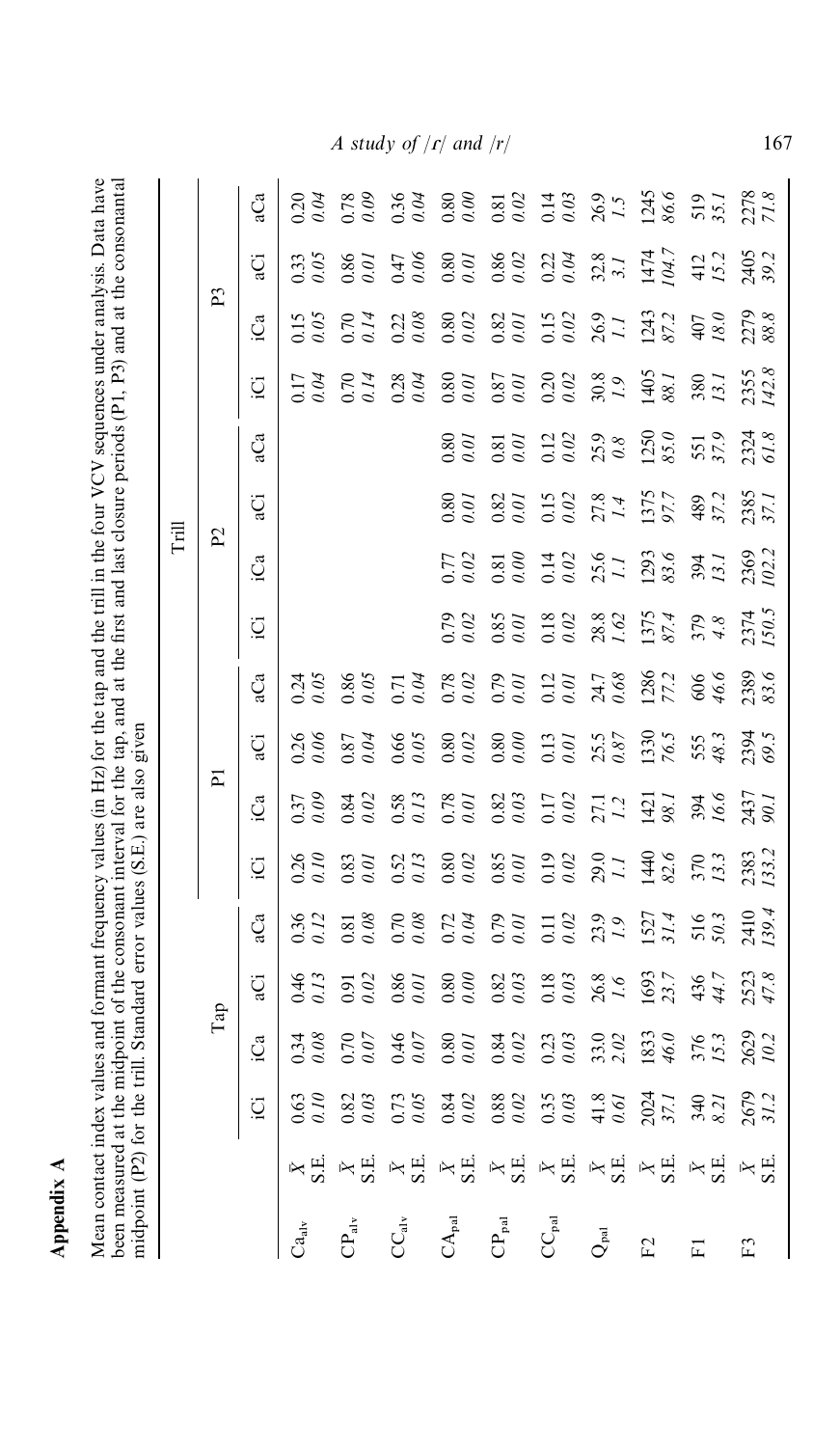#### Appendix B

C-to-V effects in size (in % of electrode activation and in Hz) and in temporal extent (in ms) for the tap and the trill in the /i/ and /a/ context conditions across speakers. Data correspond to  $Q<sub>pal</sub>$  and F2, and to the anticipatory and carry-over directions. Standard error values are also given

|              |                  |                          |                 | <b>Size</b>     |                 |                 | Time         |             |             |              |  |  |
|--------------|------------------|--------------------------|-----------------|-----------------|-----------------|-----------------|--------------|-------------|-------------|--------------|--|--|
|              |                  |                          | Anticipatory    |                 | Carry-over      |                 | Anticipatory |             |             | Carry-over   |  |  |
|              |                  |                          | Tap             | Trill           | Tap             | Trill           | Tap          | Trill       | Tap         | Trill        |  |  |
| $\mathbf{i}$ | $Q_{\text{pal}}$ | X<br>S.E.                | $-11.4$<br>2.07 | $-29.4$<br>3.06 | $-11.3$<br>1.97 | $-20.8$<br>2.65 | 40<br>6.78   | 90<br>8.12  | 60<br>13.04 | 70<br>17.15  |  |  |
|              | F <sub>2</sub>   | $\bar{X}$<br>S.E.        | $-130$<br>26.73 | $-634$<br>73.73 | $-209$<br>45.25 | $-710$<br>49.88 | 20<br>2.45   | 80<br>13.27 | 70<br>17.44 | 100<br>13.27 |  |  |
| a            | $Q_{\text{pal}}$ | $\boldsymbol{X}$<br>S.E. | 12.4<br>1.14    | 21.5<br>2.24    | 2.3<br>2.95     | 7.3<br>2.48     | 30<br>5.10   | 40<br>7.35  | 40<br>6.78  | 50<br>22.27  |  |  |
|              | F <sub>2</sub>   | $\bar{X}$<br>S.E.        | 104<br>43.40    | $-103$<br>46.23 | $-83$<br>25.35  | $-229$<br>72.52 | 60<br>16.85  | 20<br>6.78  | 30<br>15.30 | 70<br>19.49  |  |  |

#### Appendix C

V-to-C size effects (in % of electrode activation and in Hz) for the tap and the trill in the  $\pi/4$  and /a/ context conditions across speakers. Data correspond to  $Q_{\text{pal}}$  and F2, and to the anticipatory and carry-over directions. Standard error values are also given. Asterisks indicate significant effects

|              |                  |                   |                 |                 |                |                 |                 | Trill       |                 |             |
|--------------|------------------|-------------------|-----------------|-----------------|----------------|-----------------|-----------------|-------------|-----------------|-------------|
|              |                  |                   | Tap             |                 | P <sub>1</sub> |                 | P <sub>2</sub>  |             | P <sub>3</sub>  |             |
|              |                  |                   | Ant             | Carr            | Ant            | Carr            | Ant             | Carr        | Ant             | Carr        |
| $\mathbf{i}$ | $Q_{\text{pal}}$ | $\bar{X}$<br>S.E. | $10.6*$<br>2.23 | $15.0*$<br>1.93 | 2.8<br>1.27    | $3.5*$<br>1.13  | $3.2*$<br>0.99  | 1.4<br>0.61 | $3.8*$<br>1.27  | 0.6<br>0.63 |
|              | F <sub>2</sub>   | $\bar{X}$<br>S.E. | $191*$<br>25.58 | $331*$<br>15.33 | 26<br>13.57    | $110*$<br>8.11  | $82*$<br>22.48  | 24<br>14.91 | $162*$<br>33.82 | 6<br>6.40   |
| a            | $Q_{\text{pal}}$ | $\bar{X}$<br>S.E. | 7.0<br>2.66     | $10.9*$<br>2.04 | 0.9<br>0.56    | 2.8<br>1.64     | 1.8<br>0.88     | 0.6<br>0.48 | 5.8<br>2.94     | 0.8<br>0.61 |
|              | F <sub>2</sub>   | $\bar{X}$<br>S.E. | $166*$<br>17.38 | $306*$<br>29.14 | 44<br>18.64    | $135*$<br>27.91 | $125*$<br>29.93 | 53<br>26.01 | $229*$<br>60.74 | 24<br>19.84 |